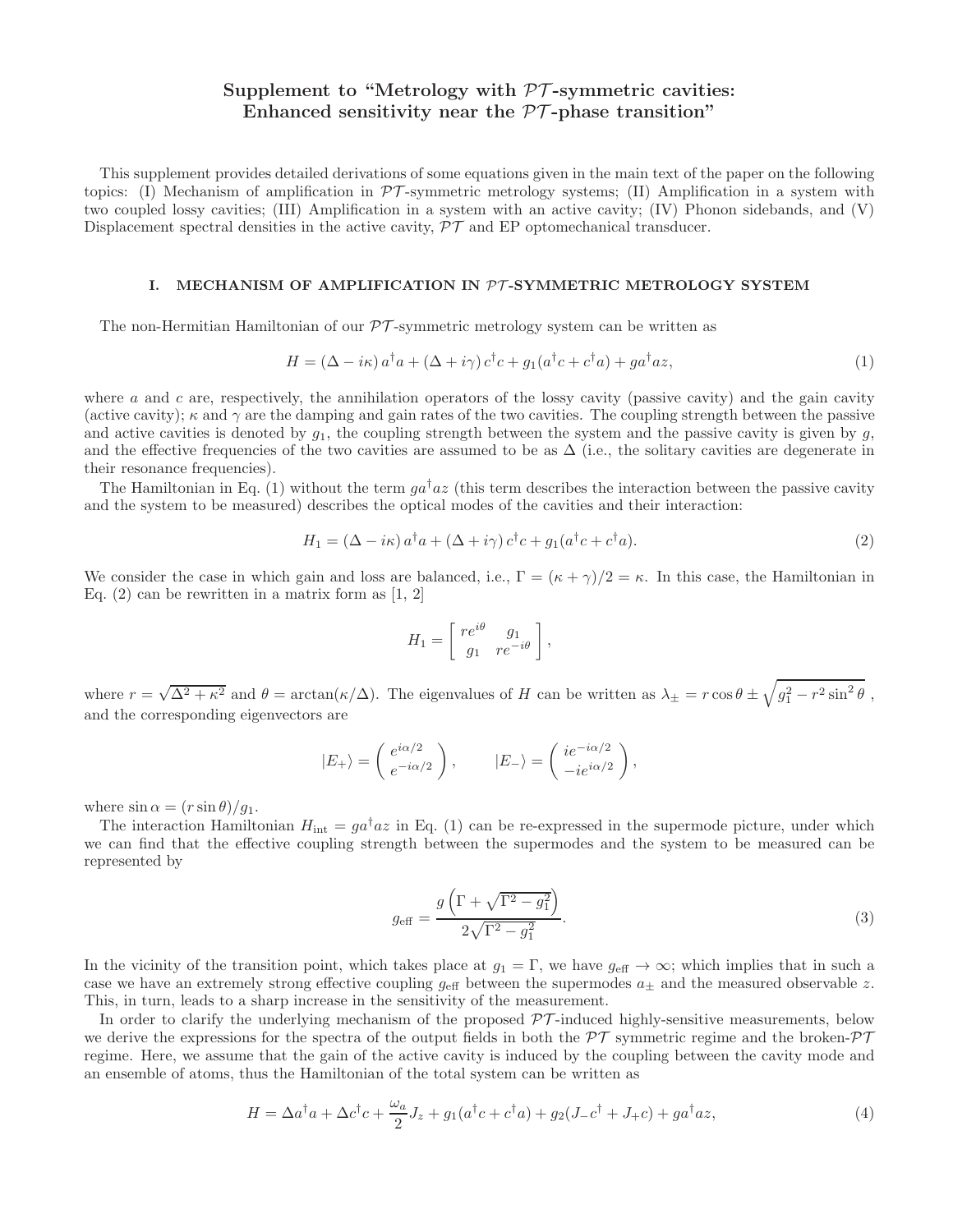where  $\omega_a$  is the effective frequency of the atomic ensemble, and  $g_2$  is the effective coupling strength between the cavity mode and the atomic ensemble. By considering further the fluctuation terms which are induced by, e.g., the electrical noises or vacuum fluctuations, the equations of motion for the total system can be expressed as

$$
\dot{a} = -i\Delta a - igaz - ig_1c - \kappa a - \sqrt{2\kappa a_{\rm in}},\tag{5}
$$

$$
\dot{c} = -i\Delta c - ig_1 a - \kappa_c c - ig_2 J_- - \sqrt{2\kappa_c} c_{\rm in},\tag{6}
$$

$$
\dot{J}_{-} = -i\omega_{a}J_{-} - 2\gamma_{0}J_{-} + ig_{2}J_{z}c - \sqrt{2\gamma_{0}}J_{z}d_{\text{in}},\tag{7}
$$

$$
\dot{J}_z = p - 2\gamma_1 J_z - i2g_2 J_+ c + i2g_2 J_- c^\dagger - 2\sqrt{2\gamma_1} J_+ d_{\rm in} - 2\sqrt{2\gamma_1} J_- d_{\rm in}^\dagger,\tag{8}
$$

where  $J_-\$  and  $J_z$  are the collective ladder and z-axis Pauli operators of the atomic ensemble;  $\kappa_c$  is the decay rate of the active cavity; p denotes the population inversion; and  $\gamma_0$  and  $\gamma_1$  are the effective dissipation and pure-dephasing rates of the atomic ensemble. The input field  $a_{\rm in}$  fed into the passive cavity can be taken as a sum of a coherent input field with complex amplitude  $\alpha$  and a white noise term  $\xi(t)$ , i.e.,  $a_{in} = \alpha + \xi(t)$ . In order to simplify our discussion, we assume that the fields  $c_{\rm in}$  and  $d_{\rm in}$  fed into the active cavity and the atomic ensemble are white noises. From Eq. (6) and Eq. (7), we can obtain the following equation for the cavity mode by eliminating the degrees of freedom of J<sup>−</sup> by setting  $J_-=0$ ,

$$
\dot{c} = -i\Delta c - ig_1 a - \kappa_c c + \frac{g_2^2}{\gamma_0} J_z c - \sqrt{2\kappa_c} c_{\rm in} + i \frac{g_2^2}{\sqrt{\gamma_0}} J_z d_{\rm in}.
$$
\n(9)

By adiabatically eliminating the degrees of freedom of the atomic ensemble, the dynamical equations of our  $\mathcal{PT}$ symmetric metrology system can be expressed as

$$
\dot{a} = -i\Delta a - igaz - ig_1c - \kappa a - \sqrt{2\kappa}a_{\rm in},
$$
\n
$$
\dot{c} = -i\Delta c - ig_1a + \gamma c - \sqrt{2\kappa_c}c_{\rm in} + iDd_{\rm in},
$$
\n(10)

where  $\gamma = g_2^2 p / (\gamma_0 \gamma_1) - \kappa_c$ , and  $D = g_2^2 p / (\sqrt{\gamma_0} \gamma_1)$ . Using Parseval's theorem [3], we can write the power spectrum of the cavity field as  $\tilde{S}(\omega) = |\tilde{A}(\omega)|^2$ , where

$$
\tilde{A}(\omega) = -\alpha F_2(\omega) - F_1(\omega) \int_{-\infty}^{+\infty} d\omega_1 \tilde{A}(\omega_1) Z(\omega - \omega_1)
$$
\n(11)

is the Fourier transform of the intracavity field of the passive cavity. Here,  $F_1(\omega)$  and  $F_2(\omega)$  are defined as

$$
F_1(\omega) = \frac{\left[-\gamma + i(\Delta - \omega)\right]g}{g_1^2 + \left[-\gamma + i(\Delta - \omega)\right]\left[\kappa + i(\Delta - \omega)\right]},\tag{12}
$$

$$
F_2(\omega) = \frac{\left[-\gamma + i(\Delta - \omega)\right]\sqrt{2\kappa} - g_1 D + ig_1 \sqrt{2\kappa_c}}{g_1^2 + \left[-\gamma + i(\Delta - \omega)\right]\left[\kappa + i(\Delta - \omega)\right]},\tag{13}
$$

and  $Z(\omega)$  is the Fourier transform of the measured observable z. If gain and loss are balanced, in the vicinity of the transition point, we have

$$
\frac{g_1 D}{\gamma \sqrt{2\kappa}} = \frac{p\sqrt{2\kappa \gamma_0}}{\gamma_1}.
$$
\n(14)

Considering the case in which  $p\sqrt{2\kappa\gamma_0} \ll \gamma_1$ , we can neglect the term D in Eq. (13). Then, due to  $\Delta\sqrt{2\kappa} \gg g_1\sqrt{2\kappa_c}$ ,  $F_2(\omega)$  can be expressed as

$$
F_2(\omega) = \frac{[-\gamma + i(\Delta - \omega)]\sqrt{2\kappa}}{g_1^2 + [-\gamma + i(\Delta - \omega)][\kappa + i(\Delta - \omega)]}.
$$

Iterating Eq. (11) by substituting the value of  $\tilde{A}(\omega)$  at the frequency  $\omega_1$  into the integral term in Eq. (11), we can re-express Eq. (11) as

$$
\tilde{A}(\omega) = -\alpha F_2(\omega) + \alpha F_1(\omega) \int_{-\infty}^{+\infty} d\omega_1 F_2(\omega_1) Z(\omega - \omega_1)
$$
  
+  $F_1(\omega) \int_{-\infty}^{+\infty} d\omega_1 \int_{-\infty}^{+\infty} d\omega_2 F_1(\omega_1) \tilde{A}(\omega_2) Z(\omega - \omega_1) Z(\omega_1 - \omega_2).$  (15)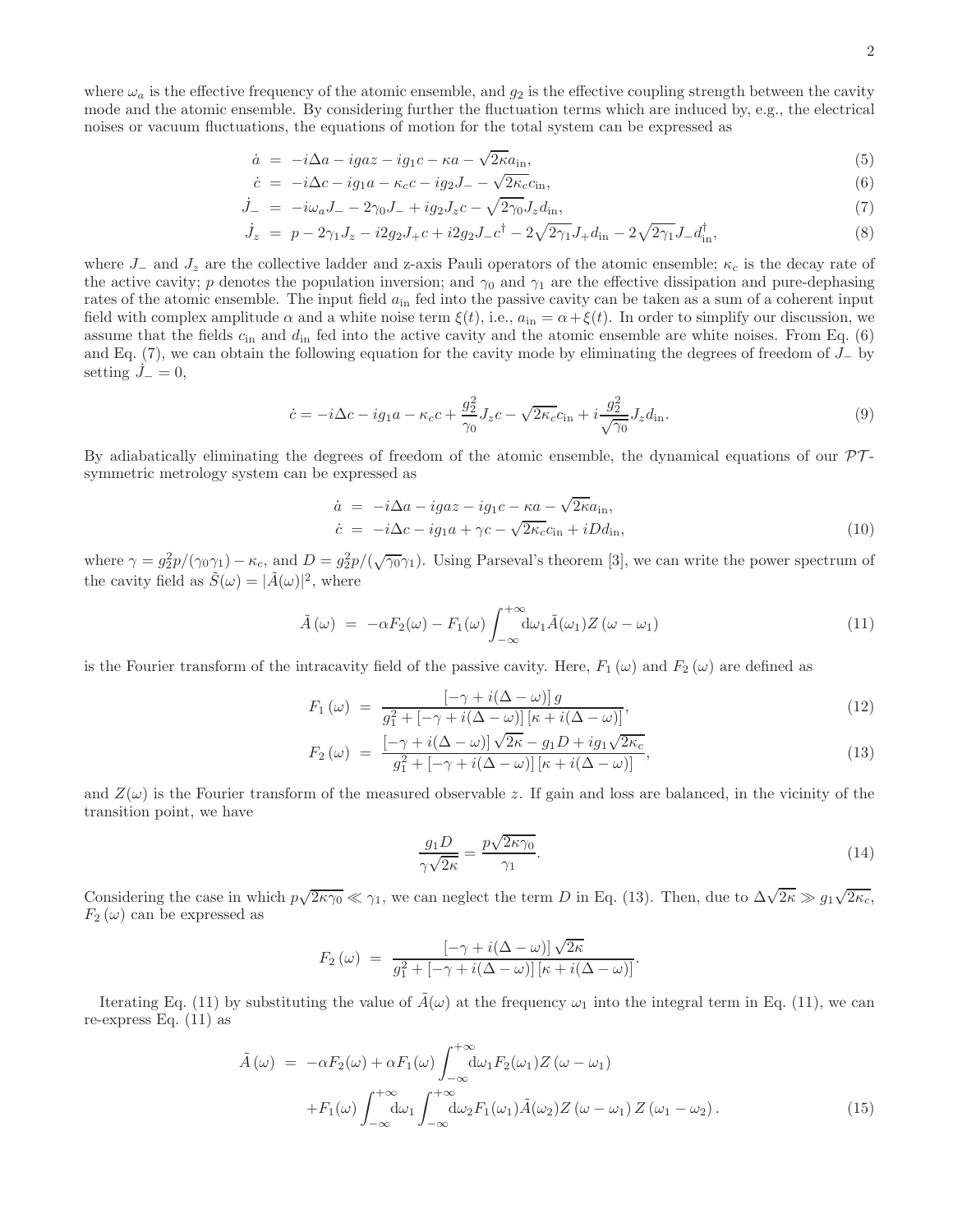Doing the same iteration further using the value of  $\tilde{A}(\omega)$  at many other frequencies  $\omega_2, \ldots, \omega_n$ , we can write  $\tilde{A}(\omega)$  as infinite series of the form

$$
\tilde{A}(\omega) = -\alpha F_2(\omega) + \alpha F_1(\omega) \int_{-\infty}^{+\infty} d\omega_1 F_2(\omega_1) Z(\omega - \omega_1)
$$
  

$$
-(-1)^n \alpha F_1(\omega) \sum_{n=2}^{\infty} \int_{-\infty}^{+\infty} \cdots \int_{-\infty}^{+\infty} d\omega_1 \cdots d\omega_n F_1(\omega_1) \cdots F_1(\omega_{n-1}) F_2(\omega_n) Z(\omega - \omega_1) \cdots Z(\omega_{n-1} - \omega_n).
$$

In the regime of weak coupling between the cavity and the system to be measured, we can omit the backaction of the cavity on the measured system. Then  $Z(\omega)$  can be written as  $Z(\omega) = X(\omega)Z_{\text{in}}(\omega)$ , where  $X(\omega)$  is the response function of the system, and  $Z_{\text{in}}(\omega)$  is the Fourier transform of the input field acting on the system. If we further consider an input field  $Z_{\text{in}}(\omega)$  such that  $\langle Z_{\text{in}}(\omega)Z_{\text{in}}^*(\omega')\rangle = \delta(\omega - \omega')$ , where  $\langle \cdot \rangle$  denotes the ensemble average, the cavity spectrum can then be expressed as

$$
\tilde{S}(\omega) = |\alpha|^2 S(\omega). \tag{16}
$$

The normalized cavity spectrum  $S(\omega)$  is given by

$$
S(\omega) = G(\omega)S_a(\omega) + G_1(\omega) \int_{-\infty}^{+\infty} d\omega_1 G_2(\omega_1) S_{z_0}(\omega - \omega_1)
$$
  
+
$$
G_1(\omega) \sum_{i=2}^n \int_{-\infty}^{+\infty} \cdots \int_{-\infty}^{+\infty} d\omega_1 \cdots d\omega_i G_2(\omega_i) G_1(\omega_1) \cdots G_1(\omega_{i-1}) S_{z_0}(\omega - \omega_1) \cdots S_{z_0}(\omega_{i-1} - \omega_i), \qquad (17)
$$

where  $G(\omega)$ ,  $G_1(\omega)$ , and  $G_2(\omega)$  are

$$
G(\omega) = \frac{(\gamma^2 + (\omega - \Delta)^2)(\kappa^2 + (\omega - \Delta)^2)}{(\omega - \Delta)^4 + (\omega - \Delta)^2(\kappa^2 + \gamma^2 - 2g_1^2) + (g_1^2 - \gamma \kappa)^2},\tag{18}
$$

$$
G_1(\omega) = G(\omega) \frac{g^2}{\kappa^2 + (\omega - \Delta)^2},\tag{19}
$$

$$
G_2(\omega) = G(\omega) \frac{2\kappa}{\kappa^2 + (\omega - \Delta)^2}.
$$
\n(20)

 $S_a(\omega)$  is the background Lorentz spectrum calculated from Eq. (1) by setting the coupling strength  $g_1 = 0$  and  $S_{zo}(\omega) = |X(\omega)|^2$ . Recall that the input of the measured system  $Z_{in}(\omega)$  is a white noise input, thus  $S_{zo}(\omega)$  can be seen as the spectrum of the measured system. Moreover, since  $G_1(\omega) \propto g^2$ , we can ignore the higher-order terms of  $G_1(\omega)$  in Eq. (17) in the weak-coupling limit. Then, the normalized cavity spectrum becomes

$$
S(\omega) \approx G(\omega)S_a(\omega) + G_1(\omega) \int_{-\infty}^{+\infty} d\omega_1 G_2(\omega_1)S_{zo}(\omega - \omega_1).
$$
 (21)

If we further assume that the characteristic frequency of the system being measured, denoted by  $\omega_z$ , is smaller than, or close to, the damping rate  $\kappa$  of the cavity coupled to it, then  $G_1(\omega)$  can be approximated in the frequency range from  $\omega = \Delta - \omega_z$  to  $\omega = \Delta + \omega_z$  as

$$
G_1(\omega) \approx G(\omega) \frac{g^2}{\kappa^2}.
$$
\n(22)

Substituting this in Eq. (21), we can represent the normalized cavity spectrum as

$$
S(\omega) \approx G(\omega) \left[ S_a(\omega) + \frac{g^2}{\kappa^2} \int_{-\infty}^{+\infty} d\omega_1 G_2(\omega_1) S_{zo}(\omega - \omega_1) \right].
$$
 (23)

## A. Background spectrum in the broken- $\mathcal{PT}$  and  $\mathcal{PT}$ -symmetric regimes

As discussed above, the background spectrum is given by  $G(\omega)S_a(\omega)$ . We will now study how this background spectrum behaves in the broken- and unbroken-  $\mathcal{PT}$ -symmetric regimes.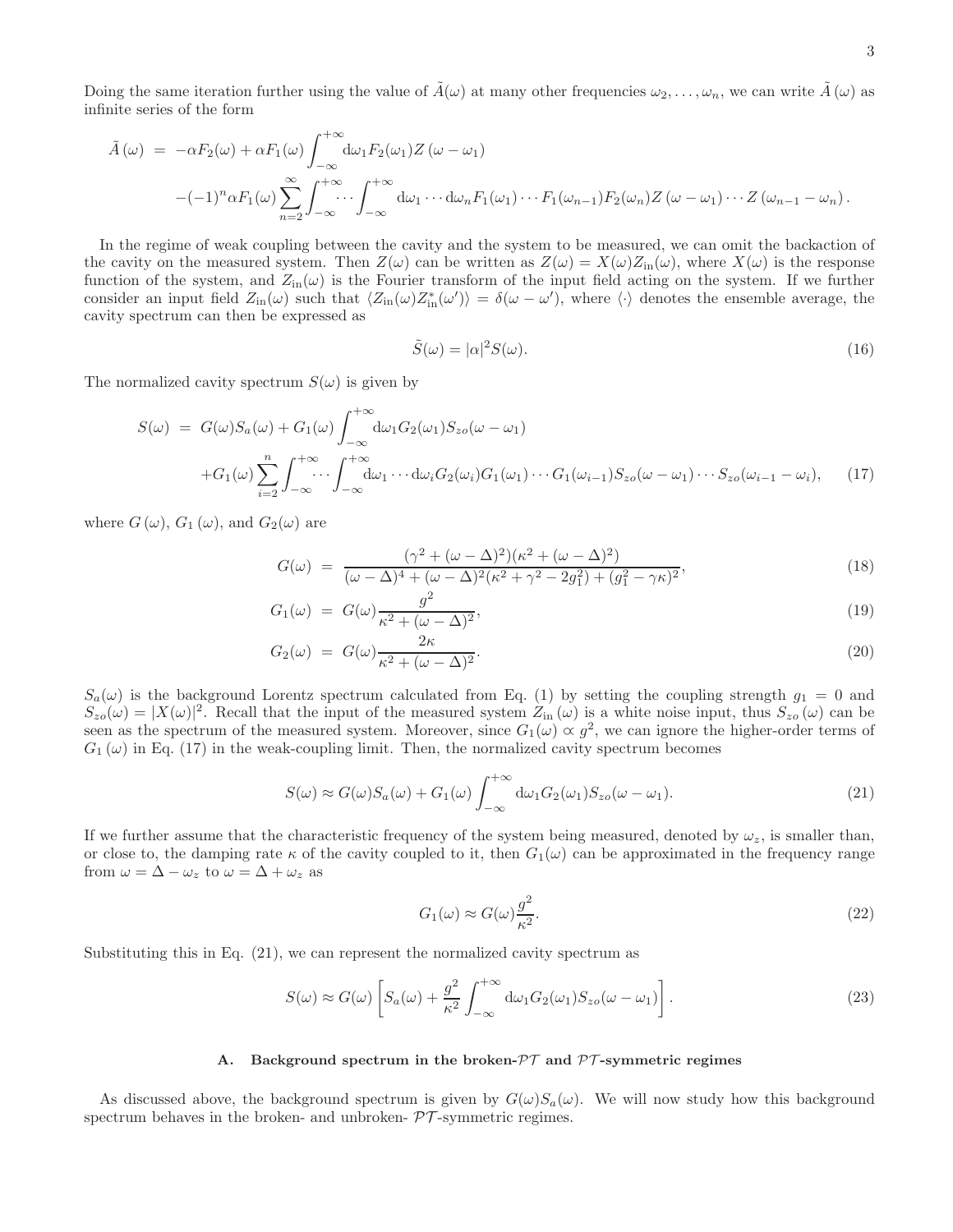## *1. Broken-*PT *regime*

The phase transition takes place at  $g_1 = \Gamma$ , where  $\Gamma = (\kappa + \gamma)/2$ . In the regime  $g_1 < \Gamma$  (before the phase transition), we have two optical supermodes with the same frequency  $\omega = \Delta$  but different damping rates  $\Gamma_{\pm}$ . Thus, the background spectrum can be decomposed into two parts

$$
G(\omega)S_a(\omega) = \frac{p'}{(\omega - \Delta)^2 + \Gamma_-^2} + \frac{p''}{(\omega - \Delta)^2 + \Gamma_+^2},
$$
\n(24)

where  $p' = \left[ (\Gamma_-^2 - \gamma^2) \kappa \right] / \left[ (\kappa - \gamma) \sqrt{\Gamma^2 - g_1^2} \right]$ ,  $p'' = \left[ (\gamma^2 - \Gamma_+^2) \kappa \right] / \left[ (\kappa - \gamma) \sqrt{\Gamma^2 - g_1^2} \right]$ ,  $\Gamma_{\pm} = \chi \mp \beta', \chi = (\kappa - \gamma)/2$ ,  $\beta = \sqrt{g_1^2 - \Gamma^2} = i\sqrt{\Gamma^2 - g_1^2} = i\beta'$ , with  $\beta' = \sqrt{\Gamma^2 - g_1^2}$ . Note that this decomposition is valid regardless of whether the gain of the active resonator exactly balances or not the loss of the passive resonator.

In the vicinity of the transition point, we have

$$
\lim_{g_1 \to \Gamma} G(\omega) S_a(\omega) = \frac{2\kappa [(\omega - \Delta)^2 + \gamma^2]}{[(\omega - \Delta)^2 + \chi^2]^2}.
$$
\n(25)

We also find that  $G(\omega)$  of Eq. (18) becomes

$$
\lim_{g_1 \to \Gamma} G(\omega) = \frac{[\gamma^2 + (\omega - \Delta)^2][\kappa^2 + (\omega - \Delta)^2]}{[(\omega - \Delta)^2 + \chi^2]^2} = \frac{\kappa^2 + (\omega - \Delta)^2}{2\kappa} \lim_{g_1 \to \Gamma} G(\omega) S_a(\omega).
$$
 (26)

Since  $\lim_{g_1 \to \Gamma} G(\omega)S_a(\omega) = [\lim_{g_1 \to \Gamma} G(\omega)] [\lim_{g_1 \to \Gamma} S_a(\omega)],$  we arrive at

$$
\lim_{g_1 \to \Gamma} S_a(\omega) = \frac{2\kappa}{\kappa^2 + (\omega - \Delta)^2}.
$$
\n(27)

Moreover, if the gain and loss are exactly balanced (i.e.,  $\kappa = \gamma$ ), we have  $\chi = 0$  and  $\Gamma = \kappa = \gamma$ , which leads to

$$
\lim_{\kappa \to \gamma} \lim_{g_1 \to \Gamma} G(\omega) S_a(\omega) = \frac{2\gamma [(\omega - \Delta)^2 + \gamma^2]}{(\omega - \Delta)^4} = \frac{2\kappa [(\omega - \Delta)^2 + \kappa^2]}{(\omega - \Delta)^4}.
$$
\n(28)

Finally, in the limit with very weak coupling such that  $g_1 \to 0$ , we find that  $G(\omega)$  in Eq. (18) goes to one, that is  $\lim_{q_1 \to 0} G(\omega) = 1$ . Moreover, the background spectrum given in Eq. (24) becomes

$$
\lim_{g_1 \to 0} G(\omega) S_a(\omega) = \lim_{g_1 \to 0} S_a(\omega) = \lim_{g_1 \to 0} G_2(\omega) = \frac{2\kappa}{(\omega - \Delta)^2 + \kappa^2},
$$
\n(29)

and we find

$$
\lim_{g_1 \to 0} S_a(\omega) = \frac{2\kappa}{(\omega - \Delta)^2 + \kappa^2}.
$$
\n(30)

## *2.* PT *-symmetric regime*

This regime is identified with  $g_1 > \Gamma$ , where there are two resonant peaks with different frequencies, namely at  $\omega = \Omega_{-}$  and  $\omega = \Omega_{+}$ , but the same damping rates  $\Gamma_{\pm} = \chi$  [see Fig 1(b)]. The background spectrum can be decomposed into three parts:

$$
G(\omega)S_a(\omega) = \frac{2\kappa}{(\omega - \Omega_-)^2 + \Gamma_{\pm}^2} + \frac{\kappa}{(\omega - \Omega_+)^2 + \Gamma_{\pm}^2} + \frac{2\kappa(\kappa\gamma + \gamma^2 - g_1^2)}{[(\omega - \Omega_+)^2 + \Gamma_{\pm}^2][( \omega - \Omega_-)^2 + \Gamma_{\pm}^2]},
$$
(31)

where  $\Omega_{\pm} = \Delta \pm \beta$  and  $\beta$  is a real number. Note that  $G(\omega)S_a(\omega)$  can also be re-written as

$$
G(\omega)S_a(\omega) = \frac{2[(\omega - \Delta)^2 + \gamma^2]}{[(\omega - \Delta)^2 - \beta^2]^2 + 2\chi^2[(\omega - \Delta)^2 + \beta^2] + \chi^4}
$$
(32)

$$
= \frac{2[(\omega - \Delta)^2 + \gamma^2]}{[(\omega - \Delta)^2 - g_1^2 + \Gamma^2]^2 + 2\chi^2 [(\omega - \Delta)^2 + g_1^2 - \Gamma^2] + \chi^4}
$$
(33)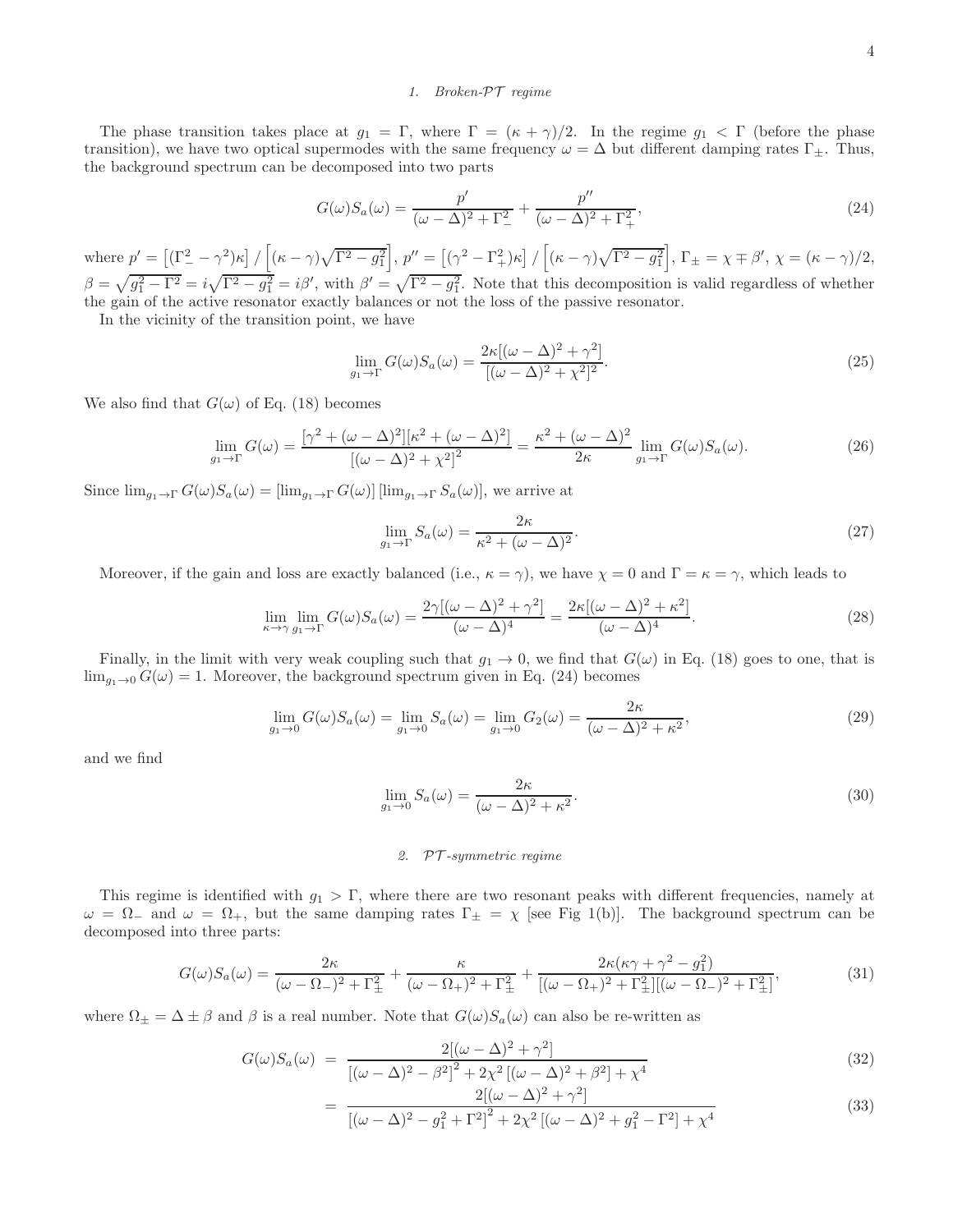In the vicinity of the transition point, we find from Eq. (33) that

$$
\lim_{g_1 \to \Gamma} G(\omega) S_a(\omega) = \frac{2\kappa [(\omega - \Delta)^2 + \gamma^2]}{[(\omega - \Delta)^2 + \chi^2]^2}.
$$
\n(34)

Note that the  $\lim_{g_1 \to \Gamma} G(\omega)$  given in Eq. (26) is the same for both the PT-symmetric regime and the broken-PT regime. Substituting Eq. (26) in Eq. (34), we find

$$
\lim_{g_1 \to \Gamma} S_a(\omega) = \frac{2\kappa}{\kappa^2 + (\omega - \Delta)^2},\tag{35}
$$

which is the same as the case for the broken- $\mathcal{PT}$  case.

Moreover, if the gain and loss are exactly balanced (i.e.,  $\kappa = \gamma$ ), we have  $\Gamma = \kappa = \gamma$  and  $\chi = 0$  (i.e., implying supermodes with zero linewidth). Then we obtain

$$
\lim_{\kappa \to \gamma} \lim_{g_1 \to \Gamma} G(\omega) S_a(\omega) = \frac{2\kappa [(\omega - \Delta)^2 + \kappa^2]}{(\omega - \Delta)^4} = \frac{2\gamma [(\omega - \Delta)^2 + \gamma^2]}{(\omega - \Delta)^4},\tag{36}
$$

which is exactly the same as Eq. (29), implying that the background spectrum converges to the same spectrum in the vicinity of the  $\mathcal{PT}\text{-phase transition point.}$ 

Finally, in the very-strong-coupling limit, that is in the limit when  $g_1 \to \infty$ , we find that the  $G(\omega)$  in Eq. (18) goes to zero, that is  $\lim_{q_1 \to \infty} G(\omega) = 0$ , and hence the background spectrum given in Eq. (31) satifies:

$$
\lim_{g_1 \to \infty} G(\omega) S_a(\omega) = \lim_{g_1 \to \infty} G_1(\omega) = \lim_{g_1 \to \infty} G_2(\omega) = 0.
$$
\n(37)

## B. Sideband spectrum in the broken- $\mathcal{PT}$  and  $\mathcal{PT}$ -symmetric regimes

The sideband spectrum corresponds to the second term  $(g^2/\kappa^2)G(\omega)\int_{-\infty}^{+\infty}G_2(\omega_1)S_{z0}(\omega-\omega_1)d\omega_1$  in Eq. (23). The integral term in Eq. (23) is a convolution in the frequency domain, and can be reexpressed in the time domain by introducing the Fourier transform  $\mathcal F$  as a product of  $G_2(t)$  and  $S_{z0}(t)$ 

$$
\int_{-\infty}^{+\infty} d\omega_1 G_2(\omega_1) S_{zo}(\omega - \omega_1) = \mathcal{F}[G_2(t) S_{zo}(t)],
$$
\n(38)

where  $G_2(t)$  and  $S_{z0}(t)$  are the inverse Fourier transforms of  $G_2(\omega)$  and  $S_{z0}(\omega)$ .

## *1. Broken-*PT *regime*

In the regime defined by  $g_1 < \Gamma$ ,  $G_2(\omega)$  can be decomposed into two parts as

$$
G_2(\omega) = p_-\frac{\Gamma_-^2}{(\omega - \Delta)^2 + \Gamma_-^2} + p_+\frac{\Gamma_+^2}{(\omega - \Delta)^2 + \Gamma_+^2},\tag{39}
$$

where  $p_{-} = \left[ (\Gamma_{-}^{2} - \gamma^{2}) \kappa \right] / \left[ (\kappa - \gamma) \Gamma_{-}^{2} \sqrt{\Gamma^{2} - g_{1}^{2}} \right]$ ,  $p_{+} = \left[ (\gamma^{2} - \Gamma_{+}^{2}) \kappa \right] / \left[ (\kappa - \gamma) \Gamma_{+}^{2} \sqrt{\Gamma^{2} - g_{1}^{2}} \right]$ ,  $\Gamma = (\kappa + \gamma)/2$ ,  $\Gamma_{\pm} =$  $\chi \mp \sqrt{\Gamma^2 - g_1^2}$ , and  $\chi = (\kappa - \gamma)/2$ . The inverse Fourier transform of  $G_2(\omega)$  can be expressed as

$$
G_2(t) = c_1 \exp(-\Gamma_-|t| + i\Delta t) + d_1 \exp(-\Gamma_+|t| + i\Delta t), \tag{40}
$$

where

$$
c_1 = \frac{\Gamma_-^2 - \gamma^2}{2(\kappa - \gamma)\sqrt{\Gamma^2 - g_1^2}} \frac{\kappa}{\Gamma_-},\tag{41}
$$

$$
d_1 = \frac{\gamma^2 - \Gamma_+^2}{2(\kappa - \gamma)\sqrt{\Gamma^2 - g_1^2}} \frac{\kappa}{\Gamma_+}.
$$
\n(42)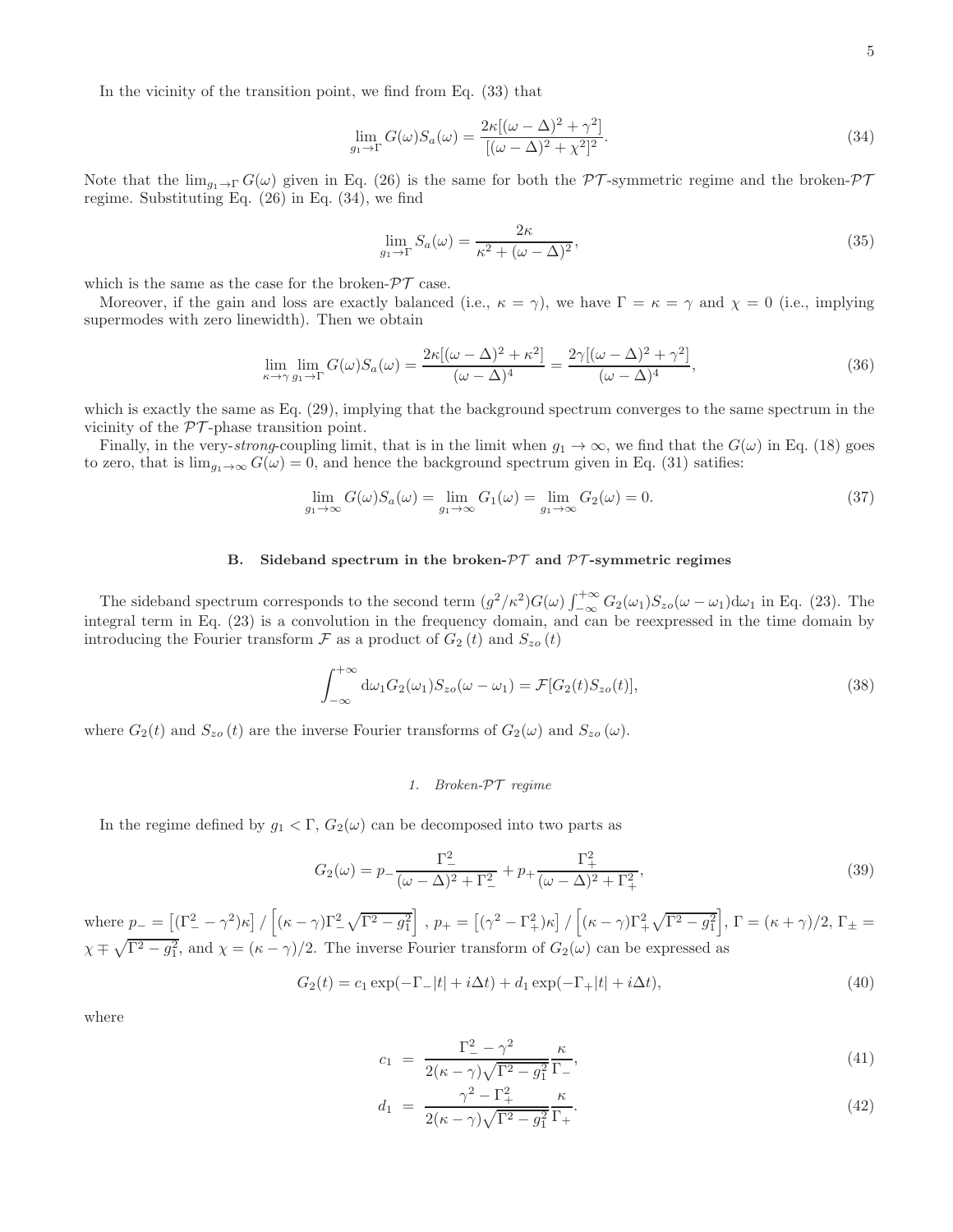Substituting these equations in Eq. (38), we find

$$
\int_{-\infty}^{+\infty} d\omega_1 G_2(\omega_1) S_{z0}(\omega - \omega_1) = c_1 S_{z1}(\omega) + d_1 S_{z2}(\omega), \tag{43}
$$

where  $S_{z1}(\omega) = \mathcal{F}\left[f_1(t)\mathcal{F}^{-1}[S_{z0}(\omega)]\right], S_{z2}(\omega) = \mathcal{F}\left[f_2(t)\mathcal{F}^{-1}[S_{z0}(\omega)]\right],$  and  $\mathcal{F}^{-1}$  is the inverse Fourier transform. Here,  $f_1(t)$  and  $f_2(t)$  are form factors, which can be represented by  $f_1(t) = \exp(-\Gamma_{-}|t| + i\Delta t)$  and  $f_2(t) = \exp(-\Gamma_+|t| + i\Delta t).$ 

In the vicinity of the phase-transition point  $(g_1 \rightarrow \Gamma)$ , we have

$$
\lim_{g_1 \to \Gamma} (c_1 S_{z1}(\omega) + d_1 S_{z2}(\omega)) = \lim_{g_1 \to \Gamma} (c_1 + d_1) \mathcal{F} \left[ f(t) \mathcal{F}^{-1} [S_{z0}(\omega)] \right],
$$

where  $f(t) = \exp \{-[(\kappa - \gamma)/2]|t| + i\Delta t\}$  is obtained as  $\lim_{g_1 \to \Gamma} f_1(t) = \lim_{g_1 \to \Gamma} f_2(t) = f(t)$ . Then, explicitly writing the expressions  $\Gamma_-$  and  $\Gamma_+$  in  $c_1$  [Eq. (41)] and  $d_1$  [Eq. (42)], we can find that

$$
\lim_{g_1 \to \Gamma} (c_1 + d_1) = \frac{\kappa}{\kappa - \gamma} \frac{\chi^2 + \gamma^2}{\chi^2} = \frac{\kappa}{\kappa - \gamma} \left( 1 + (\gamma/\chi)^2 \right) = \frac{\kappa}{\kappa - \gamma} \left[ 1 + \frac{4\gamma^2}{(\kappa - \gamma)^2} \right]. \tag{44}
$$

Subsequently, we have

$$
\lim_{g_1 \to \Gamma} \int_{-\infty}^{+\infty} d\omega_1 G_2(\omega_1) S_{zo}(\omega - \omega_1) = \frac{\kappa}{\kappa - \gamma} \left[ 1 + \frac{4\gamma^2}{(\kappa - \gamma)^2} \right] \mathcal{F} \left[ f(t) \mathcal{F}^{-1} [S_{zo}(\omega)] \right]. \tag{45}
$$

Away from the phase-transition point,  $\Gamma_{-}$  is much larger than  $\Gamma_{+}$ , which means that  $d_1$  is much larger than  $c_1$ . If we now assume that  $S_{z0}(\omega)$  has a Lorentzian form, we find that  $S_{z2}(\omega)$  is much narrower than  $S_{z1}(\omega)$ , implying that the sideband  $d_1S_{z2}(\omega)$  in  $S(\omega)$  induced by the back-action spectrum  $S_{z0}(\omega)$  is higher and narrower than the other sideband  $c_1S_{z1}(\omega)$  in  $S(\omega)$  also induced by the back-action spectrum  $S_{z0}(\omega)$ . Thus,  $c_1S_{z1}(\omega)$  can be ignored. Consequently, we can re-write Eq. (43) as

$$
\int_{-\infty}^{+\infty} d\omega_1 G_2(\omega_1) S_{zo}(\omega - \omega_1) = d_1 S_{z2}(\omega) = \frac{\kappa}{(\kappa - \gamma)} \frac{\gamma^2 - \Gamma_+^2}{\sqrt{\Gamma^2 - g_1^2} \Gamma_+} S_{z2}(\omega).
$$
 (46)

In the very weak coupling limit, that is in the limit when  $g_1 \to 0$ , we find that  $c_1$  of Eq. (41) goes to 1 whereas  $d_1$ of Eq. (42) goes to zero. The form factor  $f_1(t)$  then becomes  $f(t) = \lim_{g_1 \to 0} f_1(t) = \exp(-\kappa|t| + i\Delta t)$ . Subsequently, we can rewrite Eq. (43) as

$$
\lim_{g_1 \to 0} \int_{-\infty}^{+\infty} d\omega_1 G_2(\omega_1) S_{zo}(\omega - \omega_1) = S_{z3}(\omega), \tag{47}
$$

where  $S_{z3}(\omega) = \mathcal{F}\left[f(t)\mathcal{F}^{-1}[S_{z0}(\omega)]\right]$ .

#### *2.* PT *-symmetric regime*

In this regime, where we have  $g_1 > \Gamma$ ,  $G_2(\omega)$  can be decomposed into three parts as

F

$$
G_2(\omega) = p_1 \frac{\Gamma_{\pm}^2}{(\omega - \Omega_{-})^2 + \Gamma_{\pm}^2} + p_2 \frac{\Gamma_{\pm}^2}{(\omega - \Omega_{+})^2 + \Gamma_{\pm}^2} + p_3 \frac{\Gamma_{\pm}^4}{[(\omega - \Omega_{+})^2 + \Gamma_{\pm}^2] \left[ (\omega - \Omega_{-})^2 + \Gamma_{\pm}^2 \right]},
$$
(48)

where  $p_1 = 2\kappa/\Gamma_{\pm}^2$ ,  $p_2 = 2\kappa/\Gamma_{\pm}^2$ ,  $p_3 = 2\kappa(\kappa\gamma + \gamma^2 - g_1^2)/\Gamma_{\pm}^4$ ,  $\Omega_{\pm} = \Delta \pm \sqrt{g_1^2 - \Gamma^2}$ , and  $\Gamma_{\pm} = \chi$ . The first two terms on the right side of Eq. (48) can be easily transformed into the time domain by inverse Fourier transforms yielding:

$$
\mathcal{F}^{-1}\left[p_1 \frac{\Gamma_{\pm}^2}{(\omega - \Omega_{-})^2 + \Gamma_{\pm}^2}\right] = \frac{\kappa}{\Gamma_{\pm}} \exp(-\Gamma_{\pm}|t| + i\Omega_{-}t),\tag{49}
$$

and

$$
\mathcal{F}^{-1}\left[p_2\frac{\Gamma_{\pm}^2}{(\omega-\Omega_{+})^2+\Gamma_{\pm}^2}\right] = \frac{\kappa}{\Gamma_{\pm}}\exp(-\Gamma_{\pm}|t|+i\Omega_{+}t). \tag{50}
$$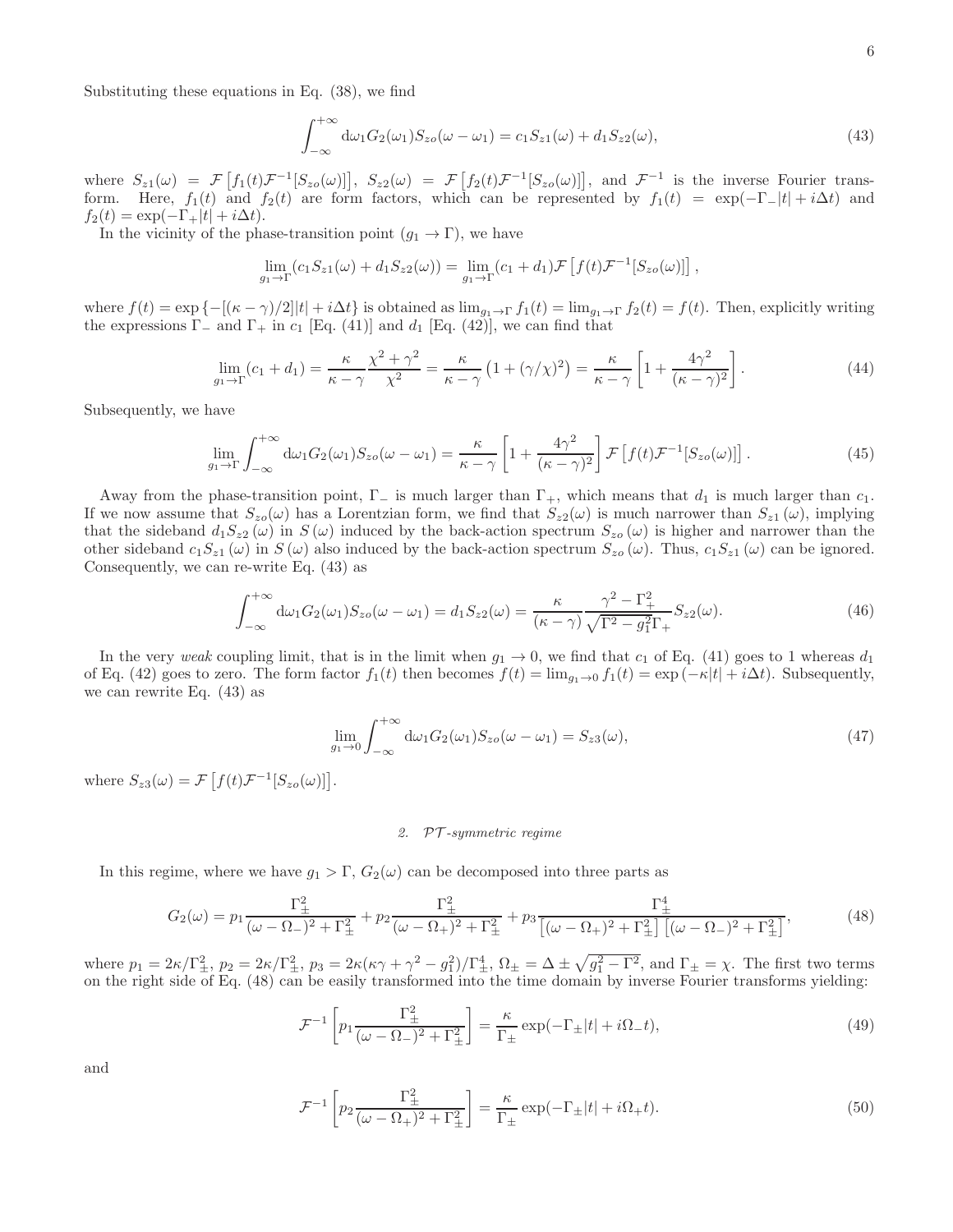The third term is a convolution term in time domain which can be represented by

$$
\mathcal{F}^{-1}\left[p_3\frac{\Gamma_{\pm}^4}{\left[(\omega-\Omega_{+})^2+\Gamma_{\pm}^2\right]\left[(\omega-\Omega_{-})^2+\Gamma_{\pm}^2\right]}\right] = \frac{\kappa(\kappa\gamma+\gamma^2-g_1^2)}{\Gamma_{\pm}^2} \int_{-\infty}^{+\infty} d\tau f_3(\tau) f_4(t-\tau),\tag{51}
$$

where  $f_3(t) = \exp(-\Gamma_{\pm}|t| - i\Omega_{+}t)$  and  $f_4(t) = \exp(-\Gamma_{\pm}|t| - i\Omega_{-}t)$ . The integral term in Eq. (51) equals to

$$
\int_{-\infty}^{+\infty} f_3(\tau) f_4(t-\tau) d\tau = \frac{\Gamma_{\pm}}{(g_1^2 - \kappa \gamma)} \left[ \exp\left(-\Gamma_{\pm}|t| + i\Omega_{+}t\right) + \exp\left(-\Gamma_{\pm}|t| + i\Omega_{-}t\right) \right] \n+ \frac{1}{\sqrt{g_1^2 - \Gamma^2}} \frac{\Gamma_{\pm}^2}{g_1^2 - \kappa \gamma} \left[ i \text{sgn}(t) \exp(-\Gamma_{\pm}|t| + i\Omega_{+}t) + i \text{sgn}(t) \exp(-\Gamma_{\pm}|t| + i\Omega_{-}t) \right],
$$
\n(52)

where  $sgn(t)$  is the sign function defined by

$$
sgn(t) = \begin{cases} 1, & t > 0 \\ 0, & t = 0. \\ -1, & t < 0 \end{cases}
$$
 (53)

Using Eqs. (49)-(52), we can write the time domain expression  $G_2(t)$  for  $G_2(\omega)$  as

$$
G_2(t) = \mathcal{F}^{-1}[G_2(\omega)] = \left[\frac{\kappa}{\Gamma_{\pm}} + \frac{\kappa(\kappa\gamma + \gamma^2 - g_1^2)}{\Gamma_{\pm}(g_1^2 - \kappa\gamma)}\right] [\exp(-\Gamma_{\pm}|t| + i\Omega_{+}t) + \exp(-\Gamma_{\pm}|t| + i\Omega_{-}t)] + \frac{1}{\sqrt{g_1^2 - \Gamma^2}} \frac{\kappa(\kappa\gamma + \gamma^2 - g_1^2)}{g_1^2 - \kappa\gamma} [i\text{sgn}(t)\exp(-\Gamma_{\pm}|t| + i\Omega_{+}t) + i\text{sgn}(t)\exp(-\Gamma_{\pm}|t| + i\Omega_{-}t)]. (54)
$$

Substituting Eq. (54) into Eq. (38), we find

$$
\int_{-\infty}^{+\infty} d\omega_1 G_2(\omega_1) S_{zo}(\omega - \omega_1) = \frac{\kappa \gamma^2}{\Gamma_{\pm}(g_1^2 - \kappa \gamma)} S_{z4}(\omega) + \frac{1}{\sqrt{g_1^2 - \Gamma^2}} \frac{\kappa(\kappa \gamma + \gamma^2 - g_1^2)}{g_1^2 - \kappa \gamma} S_{z5}(\omega),
$$
(55)

where  $S_{z4}(\omega) = \mathcal{F}\left[f_5(t)\mathcal{F}^{-1}[S_{z0}(\omega)]\right]$ , with  $f_5(t) = \exp(-\Gamma_{\pm}|t| + i\Omega_{+}t) + \exp(-\Gamma_{\pm}|t| + i\Omega_{-}t)$ , and  $S_{z5}(\omega) =$  $\mathcal{F}\left[f_6(t)\mathcal{F}^{-1}[S_{zo}(\omega)]\right],$  with  $f_6(t) = i\text{sgn}(t)\exp(-\Gamma_{\pm}|t| + i\Omega_{+}t) + i\text{sgn}(t)\exp(-\Gamma_{\pm}|t| + i\Omega_{-}t).$ 

In the vicinity of the phase-transition point  $(g_1 \to \Gamma)$ , we can omit the high-order terms of  $(g_1^2 - \Gamma^2)$  in  $S_{z5}(\omega)$ . Also note that in the PT-symmetric regime, we have  $\Gamma_{\pm} = \chi = (\kappa - \gamma)/2$ . Substituting these expressions into Eq. (55), we have

$$
\lim_{g_1 \to \Gamma} \int_{-\infty}^{+\infty} d\omega_1 G_2(\omega_1) S_{zo}(\omega - \omega_1) = \frac{\kappa \gamma^2}{\chi(\Gamma^2 - \kappa \gamma)} S_{z6}(\omega) = \frac{2}{\kappa - \gamma} \frac{\kappa \gamma^2}{\Gamma^2 - \kappa \gamma} S_{z6}(\omega) = \frac{8\kappa \gamma^2}{(\kappa - \gamma)^3} S_{z6}(\omega)
$$
(56)

where we have used  $\Gamma = (\kappa + \gamma)/2$ , and  $S_{z6}(\omega) = \mathcal{F}\left[f(t)\mathcal{F}^{-1}[S_{z0}(\omega)]\right]$ , with  $f(t) = \exp(-\Gamma_{\pm}|t| - i\Omega t)$ .

In the  $\mathcal{PT}$ -symmetric regime, but far away from the phase-transition point, we can assume that  $S_{z0}$  is in the Lorentzian form  $r_z/[(\omega - \omega_z)^2 + r_z^2]$ , where  $r_z$  and  $\omega_z$  are, respectively, the decay rate and the frequency of the system being measured. Then  $S_{z4}(\omega)$  and  $S_{z5}(\omega)$  can be expressed as

$$
S_{z4}(\omega) = \frac{r_z + \Gamma_{\pm}}{(\omega - \omega_z - \Omega_{+})^2 + (r_z + \Gamma_{\pm})^2} + \frac{r_z + \Gamma_{\pm}}{(\omega - \omega_z - \Omega_{-})^2 + (r_z + \Gamma_{\pm})^2},
$$
(57)

$$
S_{z5}(\omega) = \frac{\omega - \omega_z - \Omega_+}{(\omega - \omega_z - \Omega_+)^2 + (r_z + \Gamma_\pm)^2} + \frac{\omega - \omega_z - \Omega_-}{(\omega - \omega_z - \Omega_-)^2 + (r_z + \Gamma_\pm)^2}.
$$
(58)

Note that  $S_{z4}(\omega)$  has two peaks centered at the frequencies  $(\Omega_+ + \omega_z)$  and  $(\Omega_- + \omega_z)$ . Similarly,  $S_{z5}(\omega)$ , too, has two peaks with central frequencies at  $\Omega_+ + \omega_z + r_z + \Gamma_{\pm}$  and  $\Omega_- + \omega_z + r_z + \Gamma_{\pm}$ . If  $r_z \ll \omega_z$  and  $\Gamma_{\pm} = \chi = (\kappa - \gamma)/2 \approx r_z$ , the four peaks in  $S(\omega)$  induced by  $S_{z4}(\omega)$  and  $S_{z5}(\omega)$  are merged into two peaks at the frequencies  $(\Omega_+ + \omega_z)$  and  $(\Omega_{-} + \omega_{z})$ . Since in the PT-symmetric regime, the background spectrum also has two peaks at the frequencies  $\Omega_{+}$ and  $\Omega_+$ , we can focus on the frequency domain ranging from  $\Omega_+$  to  $\Omega_+ + \omega_z$ . Under this condition,  $S_{z5}(\omega)$  can be ignored, and Eq. (55) can be written as

$$
\int_{-\infty}^{+\infty} d\omega_1 G_2(\omega_1) S_{z0}(\omega - \omega_1) = \frac{\kappa \gamma^2}{\Gamma_{\pm}(g_1^2 - \kappa \gamma)} S_{z4}(\omega) = \frac{\kappa \gamma^2}{\chi(\Gamma^2 - \kappa \gamma)} S_{z4}(\omega) = \frac{2}{\kappa - \gamma} \frac{\kappa \gamma^2}{g_1^2 - \kappa \gamma} S_{z4}(\omega). \tag{59}
$$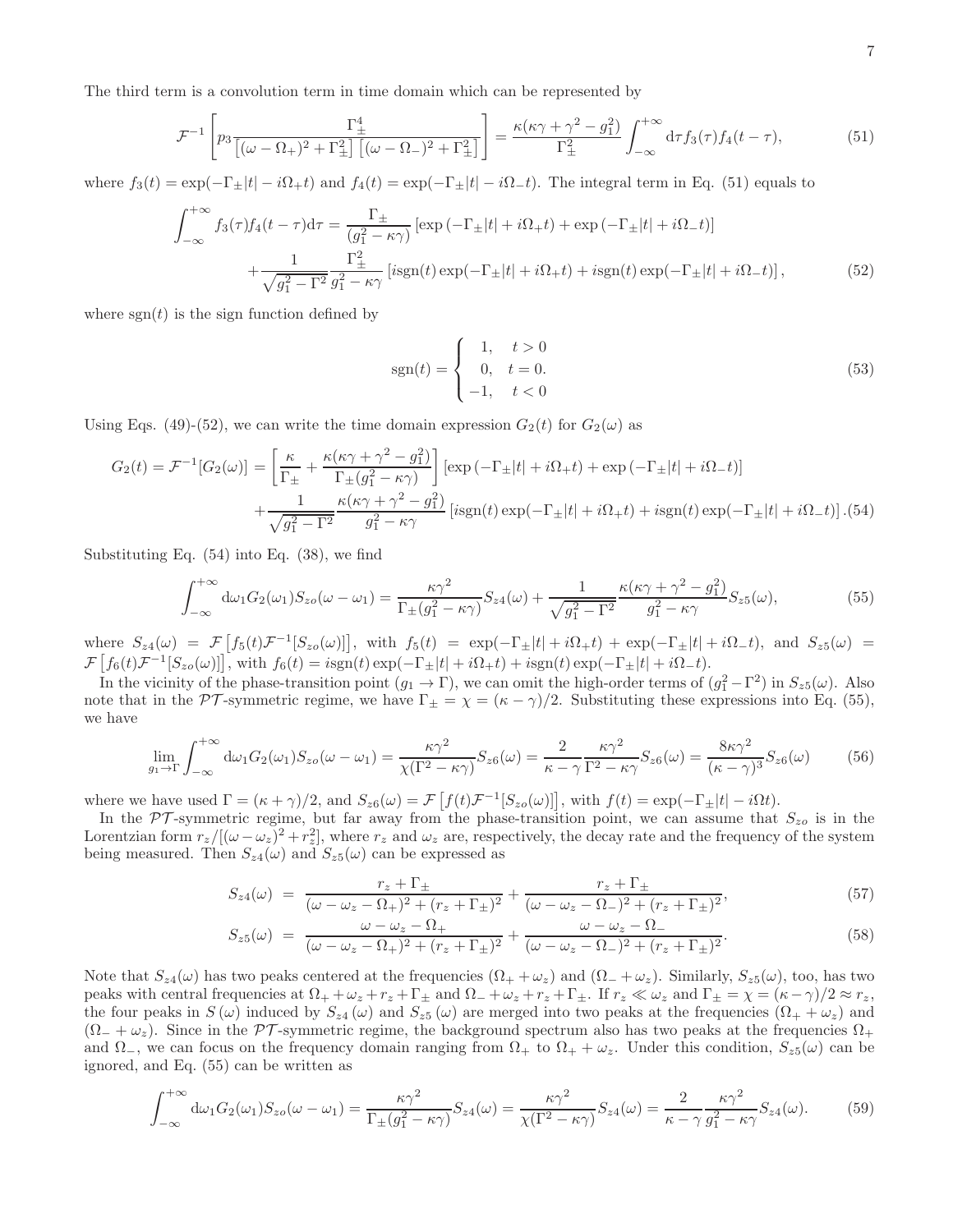In the very strong coupling limit, that is in the limit when  $g_1 \to \infty$ , we find that  $G(\omega)$  in Eq. (18) goes to zero, that is  $\lim_{g_1 \to \infty} G(\omega) = 0$  and hence the background spectrum given in Eq. (31), too:

$$
\lim_{g_1 \to \infty} G(\omega) S_a(\omega) = \lim_{g_1 \to \infty} G_1(\omega) = \lim_{g_1 \to \infty} G_2(\omega) = 0.
$$
\n(60)

#### C. Normalized cavity spectrum in the broken- $\mathcal{PT}$  and  $\mathcal{PT}$ -symmetric regimes

In the previous subsections, we have derived the background and sideband spectra and presented the expressions for the regimes before and after the phase transition point. Here, we combine those expressions to present the results for the overall spectrum given in Eq. (23):

$$
S(\omega) \approx G(\omega) \left[ S_a(\omega) + \frac{g^2}{\kappa^2} \int_{-\infty}^{+\infty} G_2(\omega_1) S_{z\sigma}(\omega - \omega_1) d\omega_1 \right].
$$
 (61)

Here, we will focus on the spectra in the vicinity of the transition point.

## *1. Broken-*PT *regime*

Substituting into Eq. (61) the expressions for the background spectrum given in Eq. (24) and the sideband spectrum given into Eq. (43), we find the  $S(\omega)$  as

$$
S(\omega) = G(\omega) \left[ S_a(\omega) + \frac{g^2}{\kappa^2} c_1 S_{z1}(\omega) + \frac{g^2}{\kappa^2} d_1 S_{z2}(\omega) \right].
$$
 (62)

In the vicinity of the transition point  $(g_1 \to \Gamma)$ , using the expressions in Eqs. (25) and (45), we can express the normalized cavity spectrum as

$$
\lim_{g_1 \to \Gamma} S(\omega) = G(\omega) \left[ S_a(\omega) + AS_z(\omega) \right],\tag{63}
$$

where we have defined

$$
A = \frac{g^2}{\kappa^2} \frac{\kappa}{\kappa - \gamma} \left[ 1 + \frac{4\gamma^2}{(\kappa - \gamma)^2} \right] \tag{64}
$$

as the amplification factor, and  $S_z(\omega) = \mathcal{F}[f(t)\mathcal{F}^{-1}[S_{zo}(\omega)]]$  with  $f(t) = \exp\{-[(\kappa - \gamma)/2]|t| + i\Delta t\}$  $\exp(-\chi|t| + i\Delta t)$ , as defined previously. If  $\kappa \to \gamma$  (i.e., exact balance between gain and loss), the amplification factor  $A \to \infty$ , implying that in the vicinity of the transition point with well-balanced loss and gain, the amplification factor can be very high.

In this regime, but away from the phase-transition point, we have

$$
S(\omega) = G(\omega) \left[ S_a(\omega) + A(g, g_1) S_{z4}(\omega) \right]. \tag{65}
$$

Using Eq. (64) in Eq. (46), we find that the amplification factor  $A(g, g_1)$  can be written as

$$
A(g, g_1) = \frac{g^2(\gamma^2 - \Gamma_+^2)}{2\kappa(\kappa - \gamma)\sqrt{\Gamma^2 - g_1^2}\Gamma_+}.
$$
\n(66)

Finally, in the very weak coupling limit  $g_1 \to 0$ , using Eqs. (29) and (47), we find the normalized spectrum as

$$
S(\omega) \approx S_a(\omega) + \frac{g^2}{\kappa^2} S_{z3}(\omega),\tag{67}
$$

where  $S_{z3}(\omega) = \mathcal{F}\left[f(t)\mathcal{F}^{-1}[S_{z0}(\omega)]\right], f(t) = \exp(-\kappa|t| + i\Delta t)$ , and the amplification factor is given by  $A = g^2/\kappa^2$ .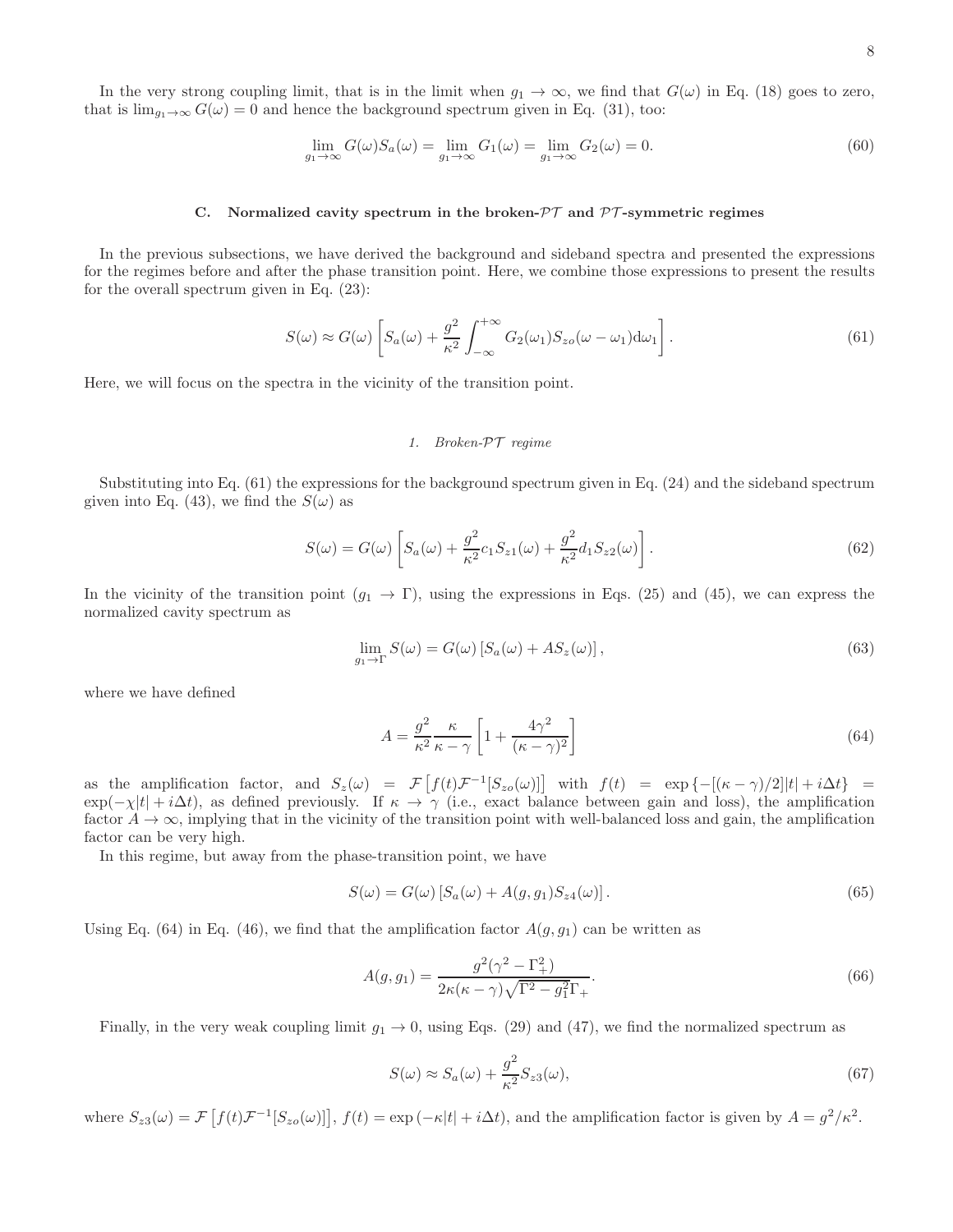#### *2.* PT *-symmetric regime*

Substituting Eq. (31) and Eq. (55) into Eq. (61), we can express the normalized cavity spectrum as

$$
S(\omega) = G(\omega) \left[ S_a(\omega) + \frac{g^2}{\kappa^2} \frac{\kappa \gamma^2}{\Gamma_\pm (g_1^2 - \kappa \gamma)} S_{z4}(\omega) + \frac{g^2}{\kappa^2} \frac{1}{\sqrt{g_1^2 - \Gamma^2}} \frac{\kappa (\kappa \gamma + \gamma^2 - g_1^2)}{g_1^2 - \kappa \gamma} S_{z5}(\omega) \right],\tag{68}
$$

where  $S_{z4}(\omega) = \mathcal{F}\left[f_5(t)\mathcal{F}^{-1}[S_{z0}(\omega)]\right]$ , with  $f_5(t) = \exp(-\Gamma_{\pm}|t| + i\Omega_{+}t) + \exp(-\Gamma_{\pm}|t| + i\Omega_{-}t)$ , and  $S_{z5}(\omega) =$  $\mathcal{F}\left[f_6(t)\mathcal{F}^{-1}[S_{zo}(\omega)]\right]$ , with  $f_6(t) = i\text{sgn}(t)\exp(-\Gamma_{\pm}|t| - i\Omega_{+}t) + i\text{sgn}(t)\exp(-\Gamma_{\pm}|t| - i\Omega_{-}t).$ 

In the vicinity of the phase-transition point  $g_1 \rightarrow \Gamma$ , we use Eqs. (34) and (56) to arrive at

$$
\lim_{g_1 \to \Gamma} S(\omega) = G(\omega) \left[ S_a(\omega) + \frac{g^2}{\kappa^2} \frac{8\kappa^3}{(\kappa - \gamma)^3} S_{z6}(\omega) \right] = G(\omega) \left[ S_a(\omega) + \frac{8g^2 \kappa}{(\kappa - \gamma)^3} S_{z6}(\omega) \right].
$$
\n(69)

Then the amplification factor is given by

$$
A(g) = \frac{8g^2\kappa}{(\kappa - \gamma)^3},\tag{70}
$$

which approaches infinity as  $\kappa$  approaches  $\gamma$ , implying that the closer the gain to the loss, the higher the amplification.

In the  $\mathcal{PT}$ -symmetric regime, but far away from the phase-transition point, the normalized cavity spectrum can be recasted as

$$
S(\omega) = G(\omega) \left[ S_a(\omega) + \frac{g^2}{\kappa^2} \frac{2}{\kappa - \gamma} \frac{\kappa \gamma^2}{g_1^2 - \kappa \gamma} S_{z4}(\omega) \right]. \tag{71}
$$

Then the amplification factor is given by

$$
A(g, g_1) = \frac{g^2}{\kappa^2} \frac{2}{\kappa - \gamma} \frac{\kappa \gamma^2}{g_1^2 - \kappa \gamma} = \frac{2g^2 \gamma^2}{\kappa(\kappa - \gamma)} \frac{1}{g_1^2 - \kappa \gamma}.
$$
 (72)

Clearly,  $A(g, g_1)$  can be made very high by having  $\kappa \gamma$  closer to  $g_1$ , or by increasing the coupling strength g of the optical modes.

Finally, in the very strong coupling limit  $g_1 \to \infty$ , we find, using Eqs. (37) and (60), that

$$
S(\omega) = 0.\t(73)
$$

and thus there is no amplification.

In Figs. 1a and 1b, we present the amplification factor  $A(g_1, g)$  as a function of the normalized coupling strength  $g_1/\Gamma$  for two different gain-to-loss ratios  $\gamma/\kappa$ . It is clearly seen that in the vicinity of the phase transition point,  $A(g_1, g)$  takes its maximum value, and it reaches higher values as  $\gamma/\kappa$  approaches one. An increase from  $\gamma/\kappa = 0.8$  to  $\gamma/\kappa = 0.999$  leads to a remarkable 100-fold increase: from  $A(g_1, g) = 10$  to  $A(g_1, g) = 1000$ . Moreover, as we approach to (or move away from) the transition point, the change in  $A(g_1, g)$  is sharper in the broken- $\mathcal{PT}$  regime than in the  $PT$ -symmetric regime. Therefore, in the regions away from the phase transition point,  $A(g_1, g)$  has higher values in the  $\mathcal{PT}$ -symmetric regime than in the broken- $\mathcal{PT}$  regime.

Figures 1c and 1d depict the normalized background spectra  $S_a(\omega)$  of the two-cavity system (i.e., one cavity with gain and the other with loss) in the broken- and unbroken- $\mathcal{PT}$ -symmetric regimes, in comparison with the spectra of a single-cavity system for two different gain-to-loss ratios  $\gamma/\kappa$ . As expected in the PT-symmetric regime, the spectra show mode splitting which is characterized by the presence of the two resonant dips. In the broken- $\mathcal{PT}$ -symmetric regime, the modes coalesce and there is only one resonant dip. Compared to the single-cavity system composed of only one passive (with loss) resonator, the resonant dips for the two-cavity system are narrower due to the presence of the gain. As the gain-to-loss ratio increases, the spectra become much narrower.

### II. AMPLIFICATION IN A SYSTEM WITH TWO COUPLED LOSSY CAVITIES

#### A. Zero-frequency detuning

In order to understand the effect of gain in our  $\mathcal{PT}$ -symmetric system, we consider here a coupled-cavity system composed of two lossy cavities (i.e., we replace the active cavity with a passive lossy cavity). The non-Hermitian Hamiltonian of this system is described as

$$
H = (\Delta - i\kappa) a^{\dagger} a + (\Delta - i\kappa_1) c^{\dagger} c + g_1 (a^{\dagger} c + c^{\dagger} a) + g a^{\dagger} a z,
$$
\n
$$
(74)
$$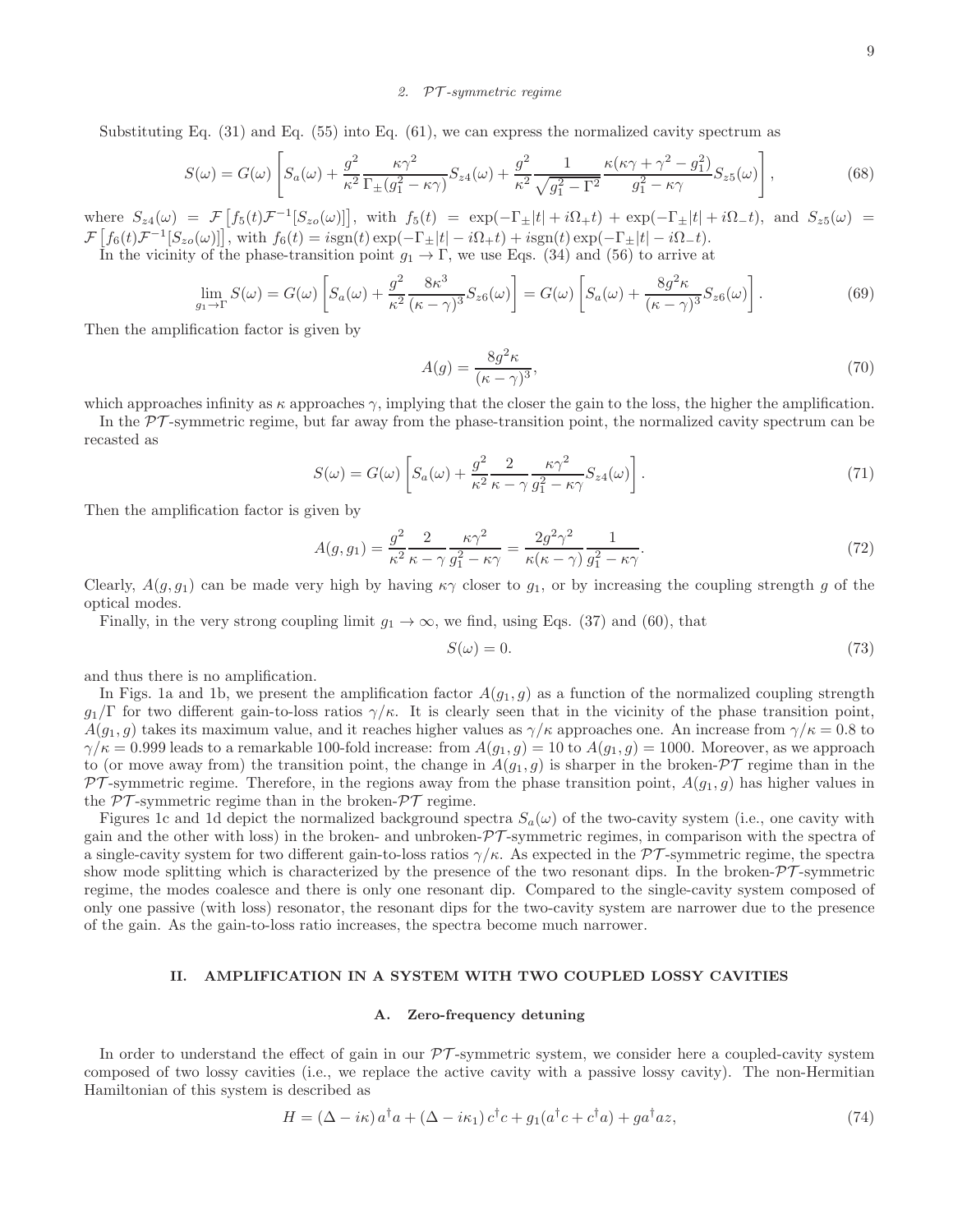

FIG. 1: (Color online) (a,b) Amplification factor  $A(g_1, g)$  of the backaction spectrum versus the normalized coupling strength  $g_1/\Gamma$  between the cavity and the system being measured with  $\omega_z = 3$ MHz and  $\kappa = 10$ MHz, when (a)  $\gamma = 8$ MHz (i.e., gainto-loss ratio  $\gamma/\kappa = 0.8$ ) and (b)  $\gamma = 9.99$ MHz (i.e., gain-to-loss ratio  $\gamma/\kappa = 0.999$ ). Note that there is a remarkable 100-fold increase in the maximum value of  $A(g_1, g)$  when  $\gamma/\kappa$  is increased from its value of 0.8 in (a) to 0.999 in (b). (c,d) Normalized background spectrum  $S_a(\omega)$  of a single-cavity system (red dashed curve), and of the two-cavity system (one with loss and the other with gain) in the broken- $\mathcal{PT}$  regime (blue curve) and in the  $\mathcal{PT}$ -symmetric regime (green curve with circular marks) at  $\omega_z = 3$ MHz and  $\kappa = 10$ MHz when (c)  $\gamma = 8$ MHz (i.e.,  $\gamma/\kappa = 0.8$ ) and (d)  $\gamma = 9.99$ MHz (i.e.,  $\gamma/\kappa = 0.999$ ). In the  $PT$ -symmetric regime, the spectrum shows splitting (two resonant dips) whereas in the broken- $PT$  regime there is no mode splitting (single resonant dip). Note that due to the presence of the gain in the two-cavity system, the spectra (resonant dips) in the broken- and unbroken- $\mathcal{PT}$ -symmetric regime are much narrower than those for the single-cavity case.

which differs from the Hamiltonian of the passive-active cavity system given in Eq. (1) in the second term which is now  $(\Delta - i\kappa_1) c^{\dagger}c$  instead of  $(\Delta + i\gamma) c^{\dagger}c$  in Eq. (1). In other words, we replace  $\gamma$  with  $-\kappa_1$  to accommodate the passive lossy resonator, and  $\kappa_1$  now denotes the damping rate of the cavity with the optical mode c. The rest of the parameters are defined in the same way as before. To make a distinction with the active-passive system, in the following discussion we will denote the variables and functions for the passive-passive system with a "tilde" over them, e.g.,  $f$ .

By replacing  $\gamma$  with  $-\kappa_1$ , we find that  $\tilde{\chi} = (\kappa + \kappa_1)/2$ ,  $\tilde{\Gamma} = (\kappa - \kappa_1)/2$ , and  $\tilde{\beta} = \sqrt{g_1^2 - \tilde{\Gamma}^2}$ . Consequently, using Eq. (3) we find that the effective coupling strength  $\tilde{g}_{\text{eff}}$  for the passive-passive system can be written as

$$
\tilde{g}_{\text{eff}} = \frac{g\left(\tilde{\Gamma} + \sqrt{\tilde{\Gamma}^2 - g_1^2}\right)}{2\sqrt{\tilde{\Gamma}^2 - g_1^2}}.
$$
\n(75)

One can easily show that  $\tilde{g}_{\text{eff}}$  cannot be larger than  $g_{\text{eff}}$ .

From the expression  $\tilde{\beta} = \sqrt{g_1^2 - \tilde{\Gamma}^2}$ , it is clear that there is a phase transition at the point  $g_1 = \tilde{\Gamma}$ . This point is called an exceptional point (EP). Similar to the case of active-passive resonators, the coupled passive-passive system has two optical supermodes with complex frequencies  $\tilde{\omega}_{\pm}$ , whose real and imaginary parts are given as  $\tilde{\Omega}_{\pm}$  and  $\tilde{\Gamma}_{\pm}$ , respectively. When  $\Gamma = (\kappa - \kappa_1)/2 < g_1$ , the two supermodes are nondegenerate with different real parts (resonance frequencies)  $\tilde{\Omega}_{\pm} = \Delta \pm \sqrt{g_1^2 - \tilde{\Gamma}^2}$  and the same imaginary parts (damping rates)  $\tilde{\Gamma}_{\pm} = (\kappa + \kappa_1)/2$ . On the other hand, when  $\tilde{\Gamma} = (\kappa - \kappa_1)/2 > g_1$ , the two supermodes are degenerate with the same resonant frequencies  $\tilde{\Omega}_{\pm} = \Delta$ ,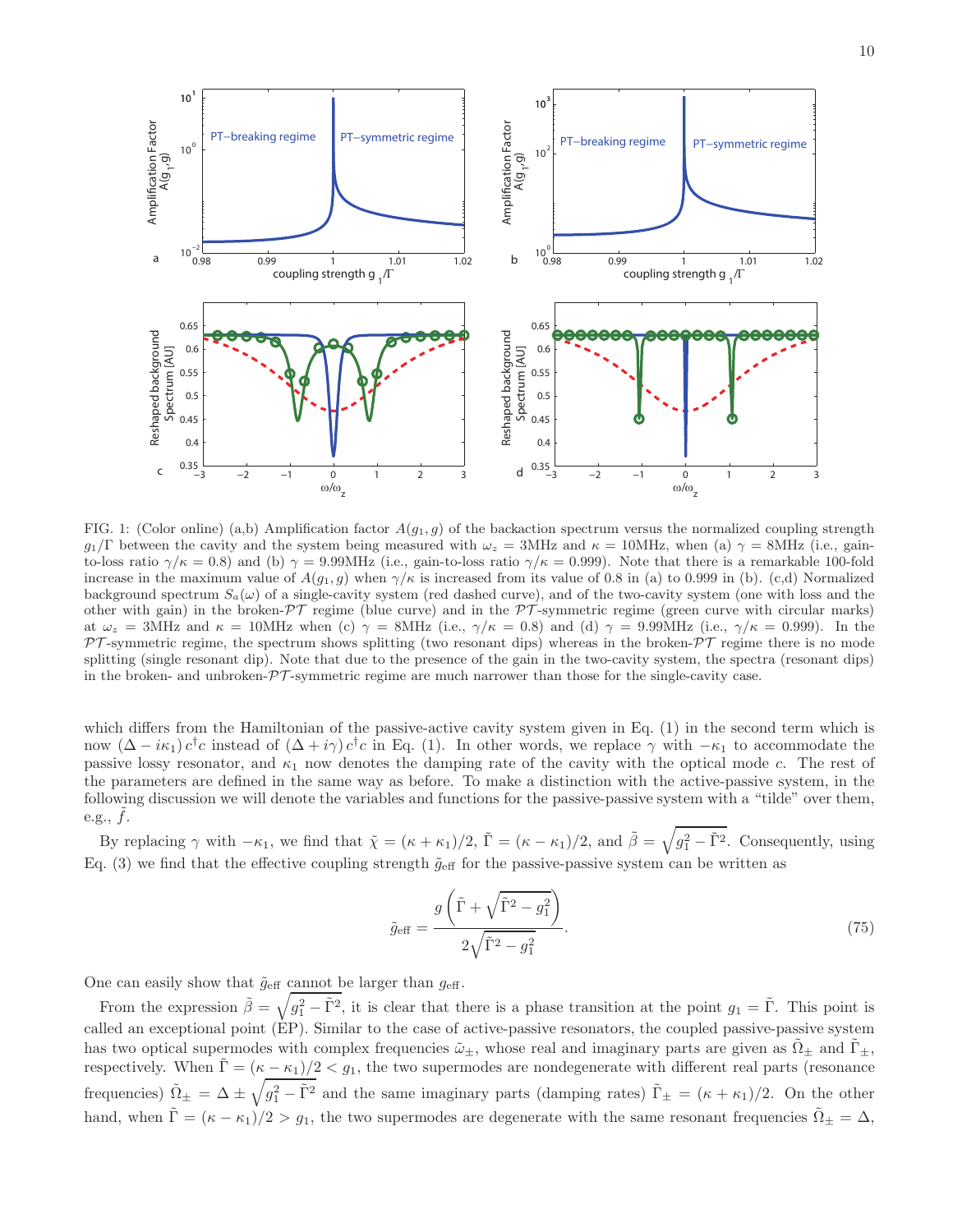but different damping rates  $\tilde{\Gamma}_{\pm} = (\kappa + \kappa_1)/2 \mp \sqrt{\tilde{\Gamma}^2 - g_1^2}$ . We will refer to the regime for  $\tilde{\Gamma} = (\kappa - \kappa_1)/2 < g_1$  as the regime after the EP, and the regime for  $\tilde{\Gamma} = (\kappa - \kappa_1)/2 > g_1$  as the regime before the EP.

Following the same line of reasoning as the  $\mathcal{PT}$ -case (active-passive system), we can write the normalized spectrum of the cavity as

$$
\tilde{S}(\omega) = \tilde{G}(\omega)S_a(\omega) + \tilde{G}_1(\omega)\int_{-\infty}^{+\infty} d\omega_1 \tilde{G}_2(\omega_1)S_{zo}(\omega - \omega_1) \n+ \tilde{G}_1(\omega)\sum_{i=2}^n \int_{-\infty}^{+\infty} \cdots \int_{-\infty}^{+\infty} d\omega_1 \cdots d\omega_i \tilde{G}_2(\omega_i) \tilde{G}_1(\omega_1) \cdots \tilde{G}_1(\omega_{i-1})S_{zo}(\omega - \omega_1) \cdots S_{zo}(\omega_{i-1} - \omega_i),
$$
\n(76)

where

$$
\tilde{G}(\omega) = \frac{(\kappa_1^2 + (\omega - \Delta)^2)(\kappa^2 + (\omega - \Delta)^2)}{(\omega - \Delta)^4 + (\omega - \Delta)^2(\kappa^2 + \kappa_1^2 - 2g_1^2) + (g_1^2 + \kappa_1\kappa)^2}, \n\tilde{G}_1(\omega) = \tilde{G}(\omega) \frac{g^2}{\kappa^2 + (\omega - \Delta)^2}, \n\tilde{G}_2(\omega) = \tilde{G}(\omega) \frac{\kappa}{\kappa^2 + (\omega - \Delta)^2}.
$$

 $S_a(\omega)$  and  $S_{zo}(\omega)$  are defined with the same meanings of those in our PT-symmetric metrology system. The spectrum of the cavity in this case can be re-expressed as

$$
\tilde{S}(\omega) \approx \tilde{G}(\omega)S_a(\omega) + \tilde{G}_1(\omega) \int_{-\infty}^{+\infty} d\omega_1 \tilde{G}_2(\omega_1)S_{zo}(\omega - \omega_1).
$$
\n(77)

All the other expressions derived for the background spectrum (see Sec. I A), sideband spectrum (see Sec. I B) and normalized cavity spectra (see Sec. IC) for the  $\mathcal{PT}$ -system (active-passive resonators) can be extended to the EP-system (passive-passive resonators) using the following transformations  $\gamma \to \kappa_1$ ,  $\chi \to \tilde{\chi}$ ,  $\Gamma \to \tilde{\Gamma}$  and  $\beta \to \tilde{\beta}$ . In the following, we will give the results for the normalized cavity spectrum and the amplification factor only. The rest of the expressions can be obtained from Sec. I B-Sec. I C by making the above substitutions.

## *1. Regime before the EP*

This regime is defined by  $\tilde{\Gamma} = (\kappa - \kappa_1)/2 > g_1$  and characterized by degenerate resonant frequencies  $\tilde{\Omega}_{\pm} = \Delta$  and different damping rates  $\tilde{\Gamma}_{\pm} = (\kappa + \kappa_1)/2 \mp \sqrt{\tilde{\Gamma}^2 - g_1^2}$ . Substituting  $\gamma \to -\kappa_1$  into Eq. (62), we find the normalized cavity spectrum as

$$
\tilde{S}(\omega) = \tilde{G}(\omega) \left[ S_a(\omega) + \frac{g^2}{\kappa^2} \tilde{c}_1 \tilde{S}_{z1}(\omega) + \frac{g^2}{\kappa^2} \tilde{d}_1 \tilde{S}_{z2}(\omega) \right],\tag{78}
$$

where  $\tilde{S}_{z1}(\omega) = \mathcal{F}\left[\tilde{f}_1(t)\mathcal{F}^{-1}[S_{z0}(\omega)]\right]$ , and  $\tilde{S}_{z2}(\omega) = \mathcal{F}\left[\tilde{f}_2(t)\mathcal{F}^{-1}[S_{z0}(\omega)]\right]$ . Here,  $\tilde{f}_1(t)$  and  $\tilde{f}_2(t)$  are form factors, which can be represented by  $\tilde{f}_1(t) = \exp(-\tilde{\Gamma}_-|t| + i\Delta t)$  and  $\tilde{f}_2(t) = \exp(-\tilde{\Gamma}_+|t| + i\Delta t)$ . Also,  $\tilde{c}_1$  and  $\tilde{d}_1$  can be obtained from Eqs. (41) and (42) using  $\gamma \to -\kappa_1$ .

In the vicinity of the phase-transition point such that  $g_1 \to \tilde{\Gamma}$ , the normalized cavity spectrum can be re-expressed as

$$
\tilde{S}(\omega) \approx \tilde{G}(\omega)[S_a(\omega) + \tilde{A}\tilde{S}_z(\omega)],\tag{79}
$$

where  $\tilde{S}_z(\omega) = \mathcal{F}\left[\tilde{f}(t)\mathcal{F}^{-1}[S_{z\sigma}(\omega)]\right]$  and  $\tilde{f}(t) = \exp\left\{-[(\kappa + \kappa_1)/2]|t| - i\Delta t\right\}$ . Then the amplification factor becomes

$$
\tilde{A} = \frac{g^2}{\kappa^2} \frac{\kappa}{\kappa + \kappa_1} \left[ 1 + \frac{4\kappa_1}{(\kappa + \kappa_1)^2} \right].
$$
\n(80)

Away from the exceptional point, Eq. (77) can be described as

$$
\tilde{S}(\omega) \approx \tilde{G}(\omega)[S_a(\omega) + \frac{g^2(\kappa_1^2 - \tilde{\Gamma}_+^2)}{2\kappa(\kappa + \kappa_1)\sqrt{\tilde{\Gamma}^2 - g_1^2}\tilde{\Gamma}_+}\tilde{S}_{z2}(\omega)],
$$
\n(81)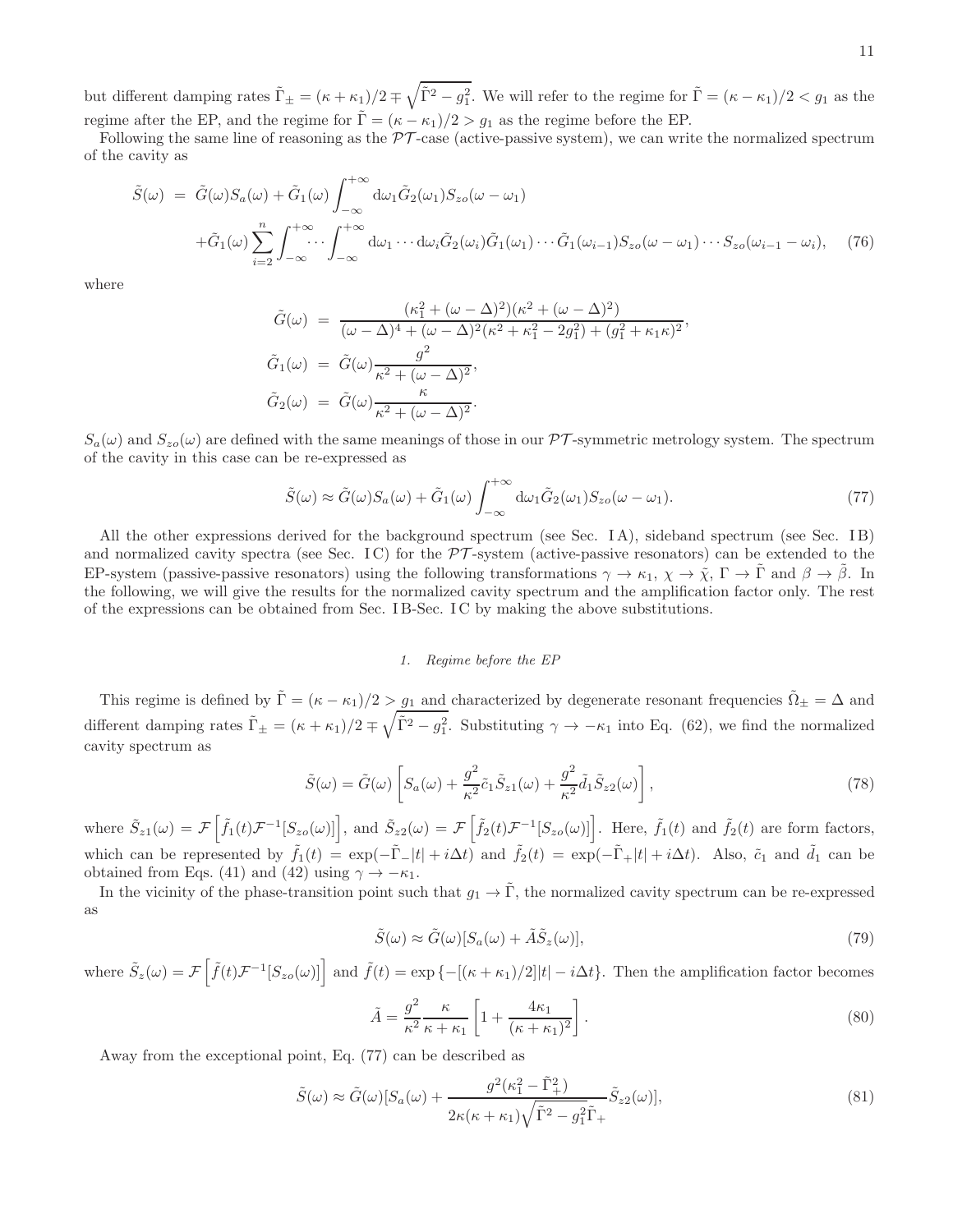from which we find the amplification factor as [i.e., also from Eq. (66)]

$$
\tilde{A}(g,g_1) = \frac{g^2(\kappa_1^2 - \tilde{\Gamma}_+^2)}{2\kappa(\kappa + \kappa_1)\sqrt{\tilde{\Gamma}^2 - g_1^2}\tilde{\Gamma}_+}.
$$
\n(82)

In the weak-coupling limit  $g_1 \to 0$ , the normalized cavity spectrum can be re-expressed as

$$
\tilde{S}(\omega) \approx S_a(\omega) + \frac{g^2}{\kappa^2} \tilde{S}_{z3}(\omega),\tag{83}
$$

where  $\tilde{S}_{z3}(\omega) = \mathcal{F}\left[\tilde{f}(t)\mathcal{F}^{-1}[S_{zo}(\omega)]\right]$  and  $\tilde{f}(t) = \exp(-\kappa|t| + i\Delta t)$ .

# *2. Regime after the EP*

This regime is defined by  $\tilde{\Gamma} = (\kappa - \kappa_1)/2 < g_1$ , and characterized by nondegenerate resonant frequencies  $\tilde{\Omega}_{\pm} =$  $\Delta \pm \sqrt{g_1^2 - \tilde{\Gamma}^2}$ , and the same damping rates  $\tilde{\Gamma}_{\pm} = (\kappa + \kappa_1)/2$ . Substituting  $\gamma \to -\kappa_1$  in Eq. (68), we find that the normalized cavity spectrum as

$$
\tilde{S}(\omega) = \tilde{G}(\omega) \left[ S_a(\omega) + \frac{g^2}{\kappa^2} \frac{\kappa \kappa_1^2}{\tilde{\Gamma}_{\pm}(g_1^2 + \kappa \kappa_1)} \tilde{S}_{z4}(\omega) + \frac{g^2}{\kappa^2} \frac{1}{\sqrt{g_1^2 - \tilde{\Gamma}^2}} \frac{\kappa (-\kappa \kappa_1 + \kappa_1^2 - g_1^2)}{g_1^2 + \kappa \kappa_1} \tilde{S}_{z5}(\omega) \right],
$$
\n(84)

where  $\tilde{S}_{z4}(\omega) = \mathcal{F}\left[\tilde{f}_5(t)\mathcal{F}^{-1}[S_{zo}(\omega)]\right]$ , with  $\tilde{f}_5(t) = \exp(-\tilde{\Gamma}_+|t| + i\tilde{\Omega}_+t) + \exp(-\tilde{\Gamma}_-|t| + i\tilde{\Omega}_-t)$ , and  $\tilde{S}_{z5}(\omega) =$  $\mathcal{F}\left[\tilde{f}_6(t)\mathcal{F}^{-1}[S_{zo}(\omega)]\right],$  with  $\tilde{f}_6(t) = i\text{sgn}(t)\exp(-\tilde{\Gamma}_{\pm}|t| - i\tilde{\Omega}_{+}t) + i\text{sgn}(t)\exp(-\tilde{\Gamma}_{\pm}|t| - i\tilde{\Omega}_{-}t).$ 

In the vicinity of the phase-transition point  $g_1 \to \tilde{\Gamma}$ , we find

$$
\lim_{g_1 \to \tilde{\Gamma}} \tilde{S}(\omega) = \tilde{G}(\omega) \left[ \tilde{S}_a(\omega) + \frac{g^2}{\kappa^2} \frac{8\kappa^2}{(\kappa + \kappa_1)^3} \tilde{S}_{z6}(\omega) \right] = \tilde{G}(\omega) \left[ \tilde{S}_a(\omega) + \frac{8g^2}{(\kappa + \kappa_1)^3} \tilde{S}_{z6}(\omega) \right].
$$
\n(85)

where  $\tilde{S}_{z6}(\omega) = \mathcal{F}\left[\tilde{f}(t)\mathcal{F}^{-1}[S_{z0}(\omega)]\right]$  and  $\tilde{f}(t) = \exp(-\tilde{\Gamma}_{\pm}|t| - i\Delta t)$ . Then, the amplification factor is given by

$$
\tilde{A}(g) = \frac{8g^2}{(\kappa + \kappa_1)^3} \tag{86}
$$

which decreases as the total loss of the system  $(\kappa + \kappa_1)$  increases, implying that the smaller the total loss, the higher the amplification.

In this regime, but far away from the exceptional point, the normalized cavity spectrum can be written as

$$
\tilde{S}(\omega) = \tilde{G}(\omega) \left[ \tilde{S}_a(\omega) + \frac{g^2}{\kappa^2} \frac{2}{\kappa + \kappa_1} \frac{\kappa \kappa_1^2}{g_1^2 + \kappa \kappa_1} \tilde{S}_{z4}(\omega) \right]. \tag{87}
$$

Then the amplification factor is given by

$$
\tilde{A}(g,g_1) = \frac{g^2}{\kappa^2} \frac{2}{\kappa + \kappa_1} \frac{\kappa \kappa_1^2}{g_1^2 + \kappa \kappa_1} = \frac{2g^2 \kappa_1^2}{\kappa(\kappa + \kappa_1)} \frac{1}{g_1^2 + \kappa \kappa_1}.
$$
\n(88)

Note that  $\hat{A}(g, g_1)$  can be made very high by decreasing  $\kappa$  or by increasing the coupling strength g of the optical modes.

Finally, in the very strong coupling limit  $g_1 \to \infty$ , we find, using Eqs. (37) and (60) that

$$
\tilde{S}(\omega) = 0,\tag{89}
$$

and obviously there is no amplification.

In Figs. 2a and 2b, we present the amplification factor  $\tilde{A}(g_1, g)$  as a function of the normalized coupling strength  $g_1/\Gamma$  for the two-lossy cavities system at two different loss ratios  $\kappa_1/\kappa$ . It is clearly seen that in the vicinity of the EP,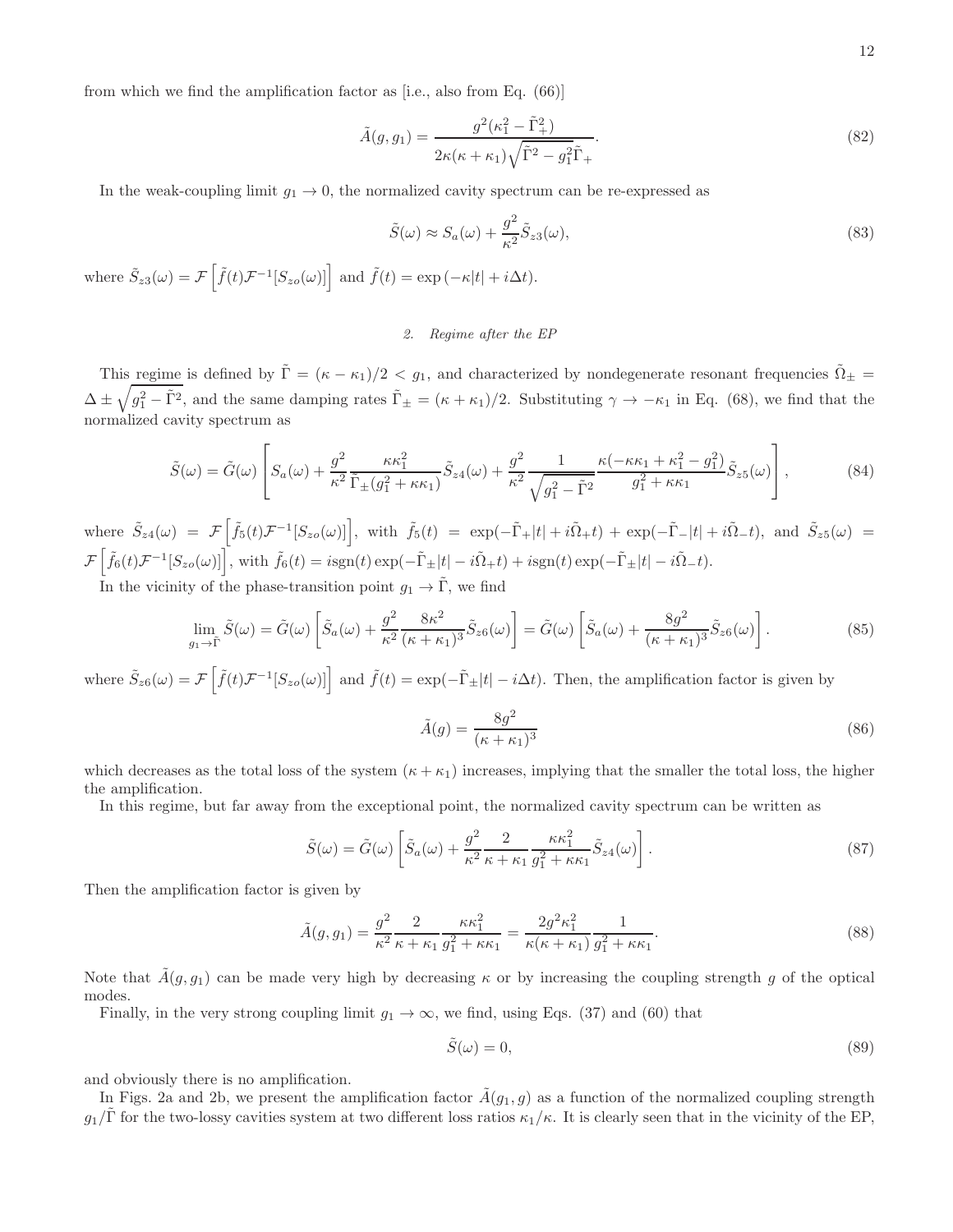

FIG. 2: (Color online) (a,b) Amplification factor  $\tilde{A}(g_1, g)$  of the backaction spectrum versus the normalized coupling strength  $g_1/\tilde{\Gamma}$  between the cavity and the system being measured with  $\kappa = 20$ MHz and  $\omega_z = 6$ MHz when (a)  $\kappa_1 = 16$ MHz (i.e., loss ratio  $\kappa_1/\kappa = 0.8$ ) and (b)  $\kappa_1 = 0.2 \text{MHz}$  (i.e., loss ratio  $\kappa_1/\kappa = 0.01$ ). There is a 2-fold increase in the maximum value of  $\tilde{A}(g_1, g)$  when  $\kappa_1/\kappa$  is decreased from its value of 0.8 in (a) to 0.01 in (b). (c,d) Normalized background spectrum  $S_a(\omega)$  of a single-cavity system (red dashed curve), and of the two-lossy-cavity system in the regime after the EP (green curve) and in the regime before the EP(blue curve with stars) at  $\omega_z = 6MHz$  and  $\kappa = 20MHz$  when (c)  $\kappa_1 = 16MHz$  (i.e.,  $\kappa_1/\kappa = 0.8$ ), and (d)  $\kappa_1 = 0.2 \text{MHz}$  (i.e.,  $\kappa_1/\kappa = 0.01$ ). Before the EP, the background spectrum shows splitting, and the split modes become more apparent as the  $\kappa_1/\kappa$  decreases. When the loss ratio  $\kappa_1/\kappa$  is large the spectrum of the two-lossy-cavity system is nearly the same as the spectrum of the single-cavity system (c). When  $\kappa_1/\kappa$  is very small, the spectrum after the EP is narrower (d).

 $A(g_1, g)$  takes its maximum value, and it reaches higher values as  $\kappa_1/\kappa$  approaches to zero (i.e., when the difference in the losses of the cavities is very large). A decrease from  $\kappa_1/\kappa = 0.8$  to  $\kappa_1/\kappa = 0.01$  leads to a 2-fold increase from  $A(g_1, g) = 1$  to  $A(g_1, g) = 2$ . Moreover, as we approach to (move away from) the EP, the change in  $A(g_1, g)$  is sharper in the regime before the EP than in the regime after the EP. Therefore, in the regions away from the EP,  $\tilde{A}(g_1, g)$  has higher values in the regime after the EP than in the regime before the EP.

Figures 2c and 2d depict the normalized background spectra  $S_a(\omega)$  of the two-lossy-cavity system in the regime before and after the EP in comparison with the spectra of a single-cavity system for two different loss ratios  $\kappa_1/\kappa$ . As expected in the regime before the EP, the spectra show mode splitting. In the regime after the EP, the modes coalesce and there is only one resonant dip. Compared to the single-cavity system composed of only one passive (with loss) resonator, the two-cavity system in the regime after the EP has a narrower spectrum if the loss ratio  $\kappa_1/\kappa$  of the cavities is very small (i.e., the cavities have a significant difference in the amount of losses they have).

#### B. Non-zero frequency detuning

Here we consider the case of coupled modes with non-zero frequency detuning. Comparing with Eq. (74), the non-Hermitian Hamiltonian of this system is described by

$$
H = (\Delta_1 - i\kappa) a^\dagger a + (\Delta_2 - i\kappa_1) c^\dagger c + g_1 (a^\dagger c + c^\dagger a) + g a^\dagger a z,
$$
\n
$$
(90)
$$

where  $\Delta_1 - \Delta_2 = \Delta_c$ . Without the interaction term  $ga^{\dagger}az$ , Eq. (90) accounts for the coupling between the optical modes of the microcavities and leads to two supermodes  $a_{\pm}$  that are described with the complex frequencies

$$
\omega_{\pm} = \frac{\Delta_1 + \Delta_2}{2} - i \frac{\kappa + \kappa_1}{2} \mp \tilde{\beta},\tag{91}
$$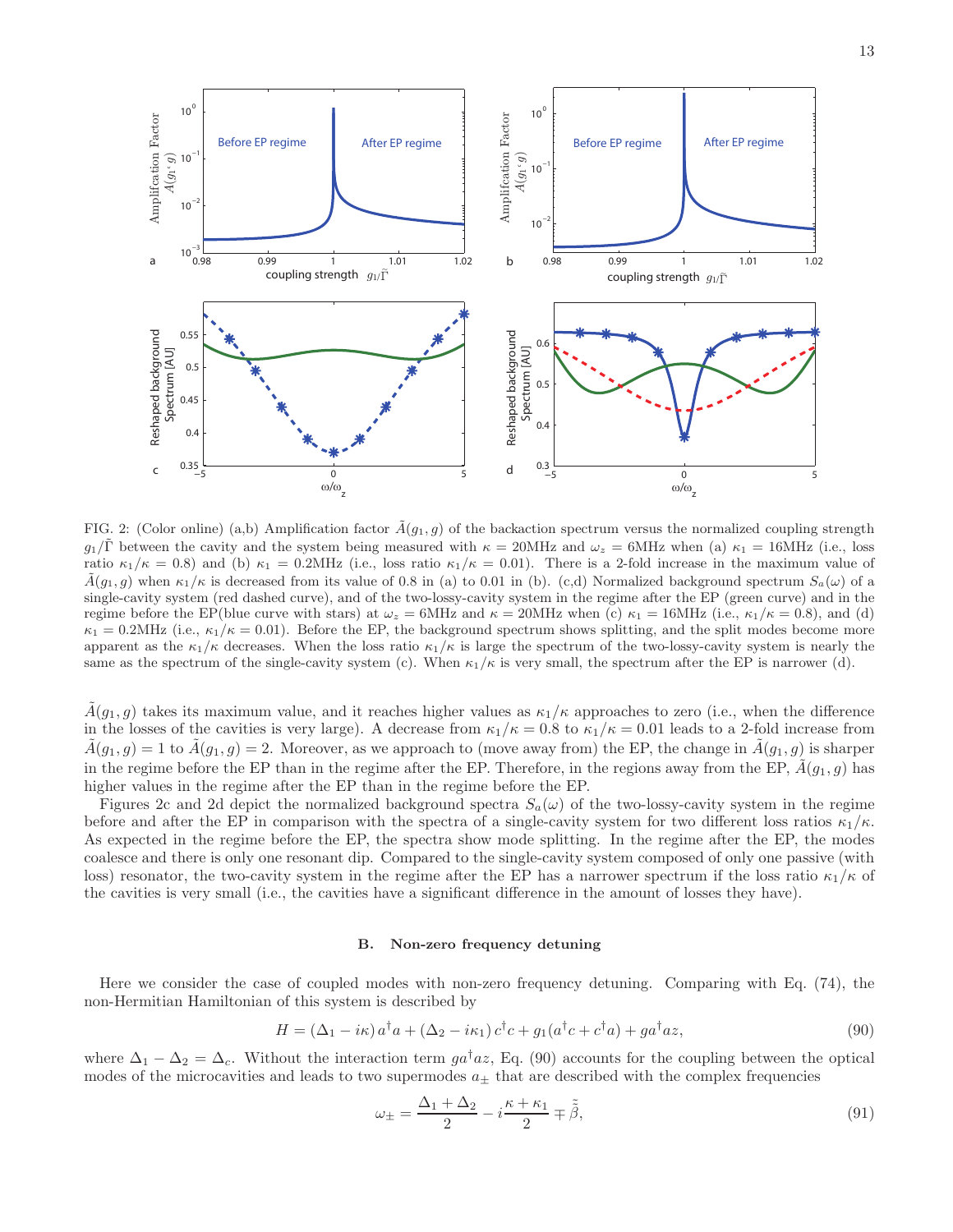

FIG. 3: (Color online)(a) Amplification factor  $\tilde{A}(g, g_1)$  versus coupling strength with  $\Delta_c = 0$  MHz (blue curve),  $\Delta_c = 0.01$ MHz (green dashed curve). (b) Normalized background spectra of the two coupled lossy cavities versus detuning with  $\Delta_c = 0$ MHz (blue curve) and  $\Delta_c = 5$  MHz (red dashed curve) under the coupling strength  $g_1 = 5$  MHz. The values of the parameters used in the simulations are:  $\kappa = 10$  MHz and  $\kappa_1 = 0.01$  MHz (i.e.,  $\kappa_1/\kappa = 0.001$ )

where  $\tilde{\beta} = \sqrt{g_1^2 + \Delta_c^2/4 - i\Delta_c(\kappa - \kappa_1) - (\kappa - \kappa_1)^2/4}$ . In an EP system (lossy coupled modes) where there is zerodetuning between the modes, we have  $\tilde{\beta} = \sqrt{g_1^2 - (\kappa - \kappa_1)^2/4}$ , which becomes zero exactly at the EP. Clearly,  $\tilde{\tilde{\beta}}$ , obtained for non-zero detuning between the modes, cannot be made zero. Thus, the amplification seen at the EP point cannot be attained for the non-zero detuning case (Fig 2a,b).

Assuming very small detuning  $\Delta_c$ , the normalized cavity spectrum can be re-expressed as

$$
\tilde{S}(\omega) \approx \tilde{G}(\omega)[S_a(\omega) + \tilde{A}(g, g_1)\tilde{S}_z(\omega)],
$$
\n(92)

where  $S_a(\omega)$  is the background spectrum; and  $\tilde{A}(g, g_1)$  is the amplification factor. Figure 3a depicts the amplification factor as a function of  $g_1/\tilde{\Gamma}$ , where  $\tilde{\Gamma} = (\kappa - \kappa_1)/2$ , for various values of  $\Delta_c$ . It is clearly seen that as the detuning  $\Delta_c$ increases, the amplification factor decreases. As shown in Fig 3b, when the resonant modes of the microresonators have non-zero frequency-detuning with  $\kappa_1/\kappa = 0.001$ , the spectrum exhibits asymmetric Fano resonances due to the coupling between the high- and low-Q modes. At zero detuning, as shown in Fig 3b, there is a transparency window originated from Fano interferences [4]. As  $\Delta_c$  increases, the asymmetry in the spectrum becomes much clearer (red dashed curve in Fig 3b), and the difference of the linewidths of the modes becomes clearer. The mode with narrower linewidth will be beneficial to metrology and sensing.

The square-root topology EP (and  $\mathcal{PT}$ -symmetric) systems affect their scattering matrices in such a way that the coalescence of two resonance modes (each described by a single pole of the scattering matrix of the system) at an EP (or a  $\mathcal{PT}$ -transition point) a pole of second order emerges besides the usual first order pole. The interference of these poles leads to asymmetric lineshape profiles that have been shown to be described as genuine Fano resonances [5–7], which have been observed in many physical systems (due to the coupling of a low- and a high-Q mode) and used for high-performance sensing enabled by their sharp spectral response and high field enhancement [8, 9]. This suggests a similarity of the underlying physics of sensitivity enhancement between Fano systems and EP systems in the vicinity of an EP (or  $\mathcal{PT}$ -transition); however, it is still unclear whether all resonances that can be fit by the Fano formula have their origin in an EP.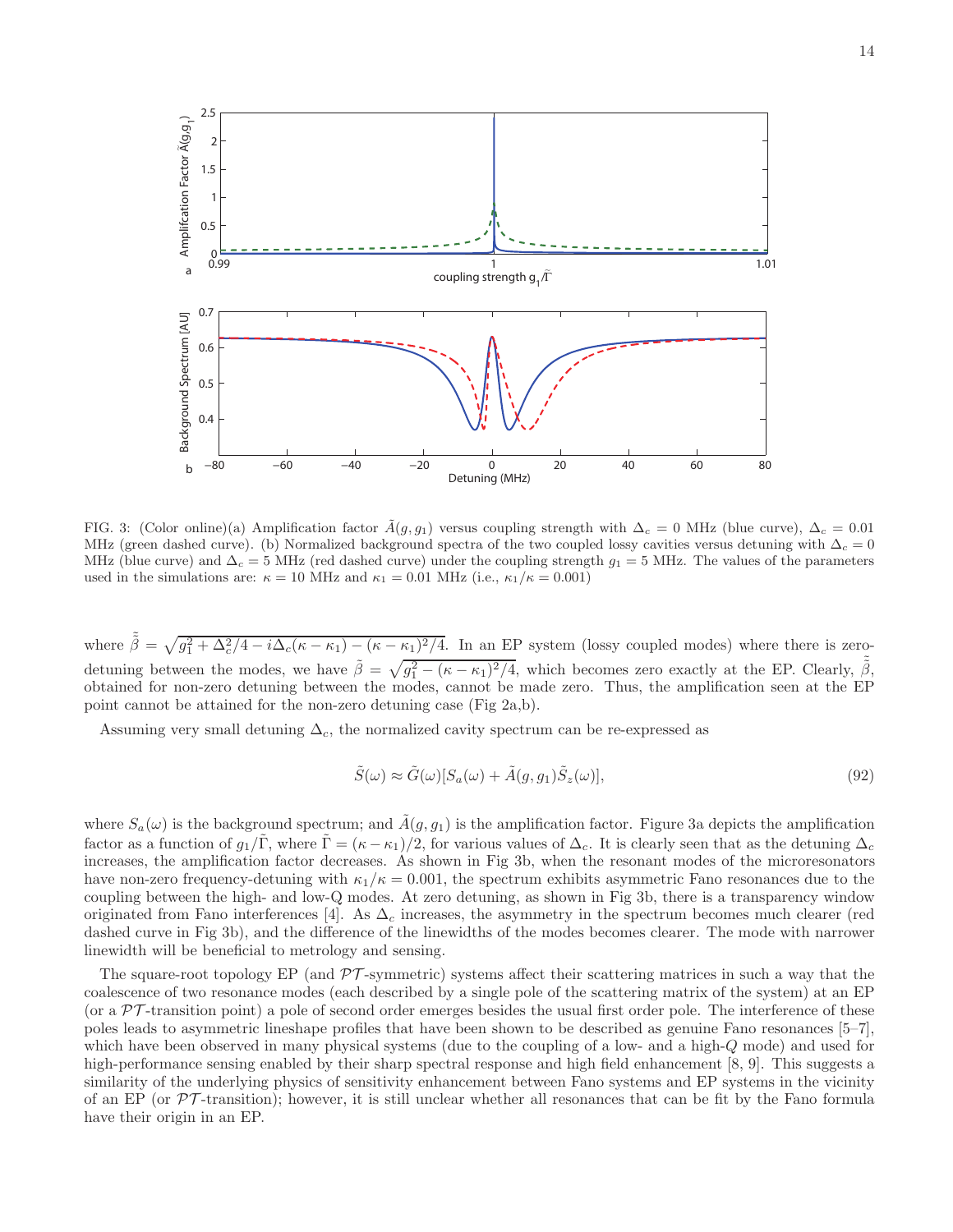

FIG. 4: (Color online)(a) Amplification factor  $A(g, \delta \nu_l)$  versus linewidth of the laser coupled to the mechanical mode. (b) Normalized background spectra versus detuning for the active-cavity transducer (blue curve) and single lossy-cavity transducer (red dashed curve), with the values of the parameters used in the simulations:  $\delta \nu_l = 20$  KHz and  $\kappa = 10$  MHz.

## III. AMPLIFICATION IN A SYSTEM WITH AN ACTIVE CAVITY

The fundamental linewidth  $\delta \nu_l$  of a laser is given by the Schawlow-Townes limit [10] as

$$
\delta \nu_l = \frac{\pi h \nu (\delta \nu)^2}{P_{\text{out}}},\tag{93}
$$

where  $h\nu$  is the photon energy with h representing the Plank's constant and  $\nu$  denoting the cavity resonant frequency;  $\delta \nu$  is the cold cavity (i.e., when gain medium is not excited) resonant linewidth that is related to the cold cavity  $Q$ through  $\delta \nu = \nu/Q$ ;  $P_{\text{out}}$  is the laser output power. The spectrum of the laser is Lorentzian, and thus can be expressed as

$$
S(\omega) = \frac{2\delta\nu_l}{\delta\nu_l^2 + (\omega - \Delta)^2},\tag{94}
$$

where  $\Delta$  is the detuning frequency of the laser cavity. If the laser cavity couples to a mechanical system, the normalized spectrum can be written as

$$
S(\omega) \approx G(\omega)[S_a(\omega) + A(g, \delta \nu_l)S_b(\omega)],
$$
\n(95)

where  $G(\omega) \equiv 1$  in the single-cavity system;  $S_a(\omega)$  is the spectrum of the laser cavity;  $S_b(\omega)$  is the spectrum of the mechanical mode with  $S_b(\omega) = (\delta \nu_l + \gamma_m)/((\omega - \Delta - \omega_m)^2 + (\gamma_m + \delta \nu_l)^2); A(g, \delta \nu_l)$  is an amplification factor given by  $A(g, \delta \nu_l) = g^2/((\omega_m - \Delta)^2 + \delta \nu_l^2)$ ; g is the coupling strength between the optical mode and the mechanical mode;  $\omega_m$  is the frequency of the mechanical mode; and  $\gamma_m$  is the decay rate of the mechanical mode. As the linewidth increases, the amplification factor  $A(g, \delta v_l)$  decreases slightly, as seen in Fig 4a. Moreover, we can find due to the presence of the gain, the linewidth of the background spectrum for the active-cavity transducer is narrower than that for the passive-cavity optomechanical transducer, as shown in Fig 4b.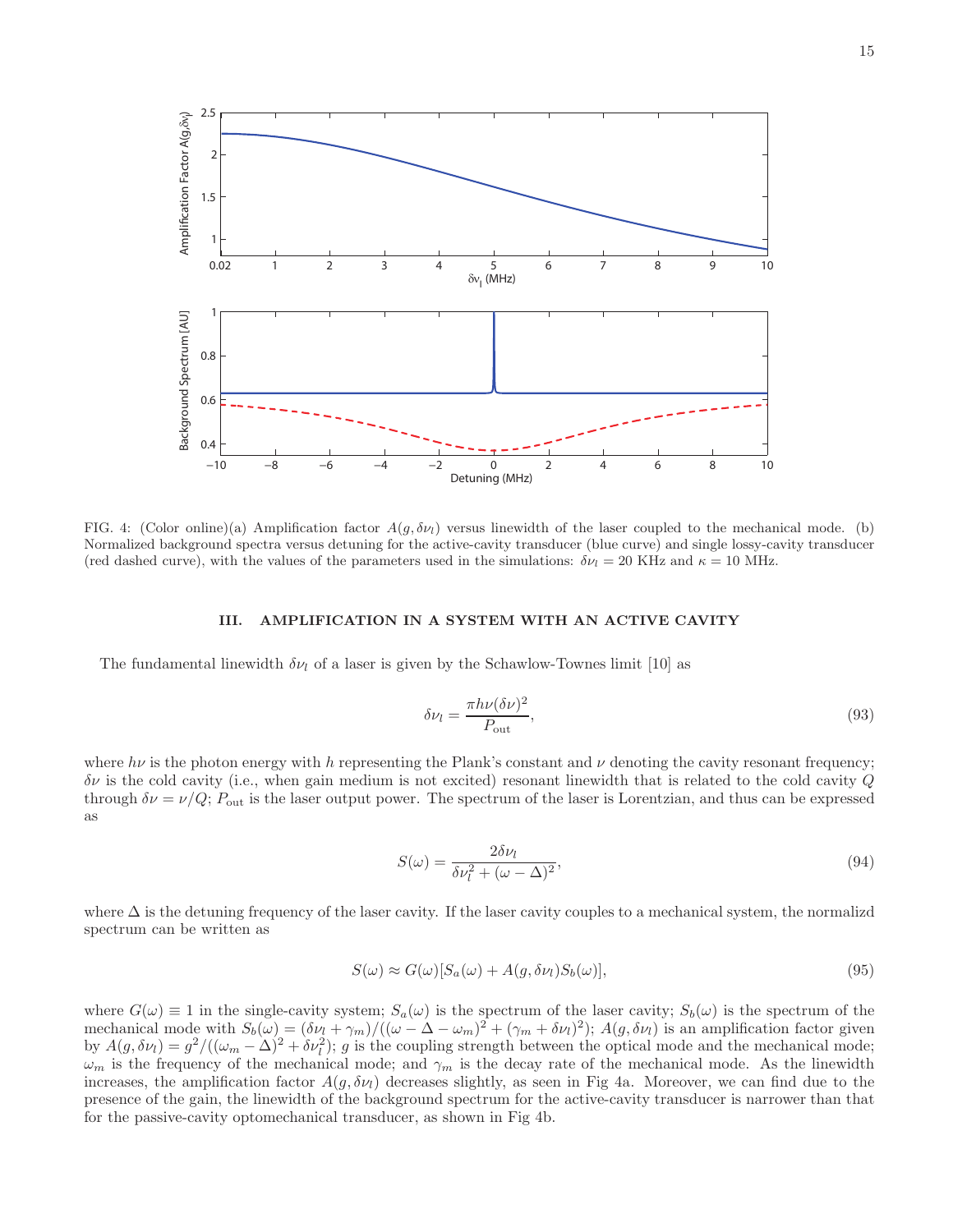16

FIG. 5: (Color online) (a,b) Output spectra of the optomechanical transducers versus normalized frequency  $\omega/\omega_m$ . (c,d) Normalized susceptibility coefficient  $G(\omega)$  versus normalized frequency  $\omega/\omega_m$ . The values of the parameters used in the simulations are:  $\Delta = 0$  MHz,  $\omega_m = 6$  MHz,  $\kappa = 20$  MHz,  $\gamma_m = 0.2$  MHz and  $g = 5$  MHz, with  $\gamma$  taking the values of  $\gamma = 16$ MHz (i.e.,  $\gamma/\kappa = 0.8$ ) in (a,c), and  $\gamma = 19.98$  MHz (i.e.,  $\gamma/\kappa = 0.999$ ) in (b,d).

## IV. CALCULATIONS OF THE PHONON SIDEBANDS

In our  $\mathcal{PT}$  metrology system, the effective decay rate is greatly decreased by the presence of the gain. Here we will calculate the phonon sidebands [13–16] taking the gain into account. As an example, we calculate the spectrum up to the second-order term in Eq. (17). In the optomechanical system we consider here, the general measurement backaction spectrum  $S_z(\omega)$  is taken as the spectrum  $S_b(\omega)$  of the mechanical mode. In the broken- $\mathcal{PT}$  regime, we have

$$
\int_{-\infty}^{+\infty} \int_{-\infty}^{+\infty} d\omega_1 d\omega_2 G_1(\omega_1) G_2(\omega_2) S_b(\omega_2 - \omega_1) S_b(\omega - \omega_1)
$$
  

$$
\approx c_2 \frac{\Gamma_{a2}}{(\omega - \Delta - 2\omega_m)^2 + \Gamma_{a2}^2} + d_2 \frac{\Gamma_{b2}}{(\omega - \Delta - 2\omega_m)^2 + \Gamma_{b2}^2},
$$
(96)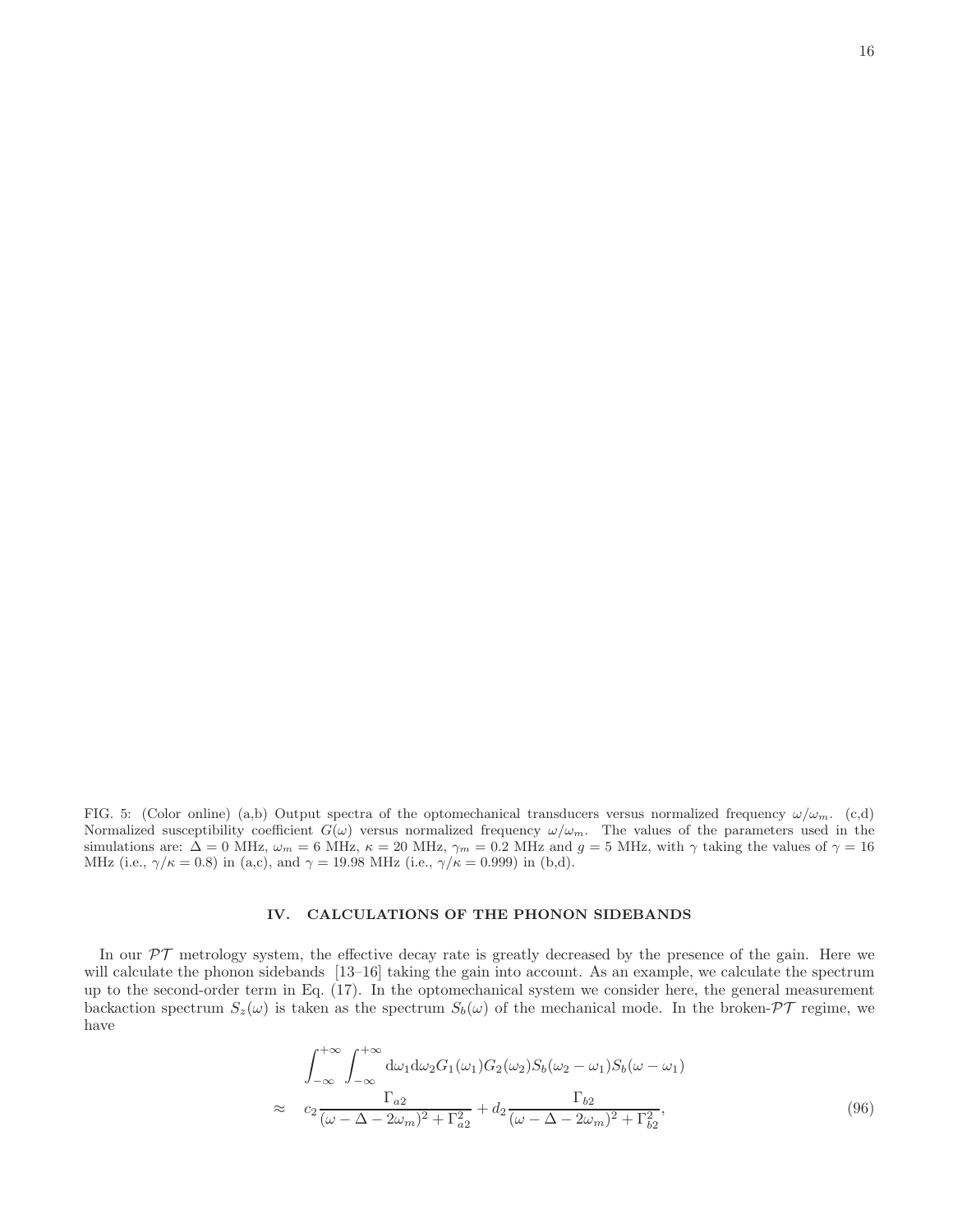

FIG. 6: (Color online) (a,b) Output spectra of the optomechanical transducers with two lossy cavities versus normalized frequency  $\omega/\omega_m$ . (c,d) Normalized susceptibility coefficient  $\tilde{G}(\omega)$  versus normalized frequency  $\omega/\omega_m$ . The values of the parameters used in the simulations are:  $\Delta = 0$  MHz,  $\omega_m = 30$  MHz,  $\kappa = 10$  MHz,  $\gamma_m = 1$  MHz and  $g = 6$  MHz, with  $\kappa_1$  taking the values of  $\kappa_1 = 8$  MHz (i.e.,  $\kappa_1/\kappa = 0.8$ ) in (a,c), and  $\kappa_1 = 0.1$  MHz (i.e.,  $\kappa_1/\kappa = 0.01$ ) in (b,d).

where

$$
S_b = \frac{\gamma_m}{(\omega - \omega_m)^2 + \gamma_m^2},
$$
  
\n
$$
c_2 = c_1 \frac{g^2(\Gamma_-^2 - \gamma^2)}{(\kappa - \gamma)\Gamma_- \sqrt{\Gamma^2 - g_1^2}(\Gamma_- + \Gamma_+ + \gamma_m)},
$$
  
\n
$$
d_2 = d_1 \frac{g^2(\gamma^2 - \Gamma_+^2)}{(\kappa - \gamma)\Gamma_+ \sqrt{\Gamma^2 - g_1^2}(\Gamma_- + \Gamma_+ + \gamma_m)},
$$

and  $\gamma_{a2} = 2\gamma_m + \Gamma_+$ ,  $\gamma_{b2} = 2\gamma_m + \Gamma_-$ . Including the high-order terms, the spectrum  $S(\omega)$  can be expressed as

$$
S(\omega) \approx \sum_{n=1}^{\infty} c_n \frac{\Gamma_{an}}{(\omega - \Delta - n\omega_m)^2 + \Gamma_{an}^2} + \sum_{n=1}^{\infty} d_n \frac{\Gamma_{bn}}{(\omega - \Delta - n\omega_m)^2 + \Gamma_{bn}^2}.
$$
 (97)

Figure 5 shows the results of the numerical simulations of the spectrum  $S(\omega)$  for the  $\mathcal{PT}$  optomechanical systems. Phonon sidebands up to the second order term is clearly seen. The first sideband is located at the mechanical frequency  $\omega_m$  and the second sideband is at  $2\omega_m$ . The spectrum is dependent on the susceptibility coefficient  $G(\omega)$ . When the system is more balanced (i.e., gain-to-loss ratio is close to one), the second sideband becomes much clearer because  $G(\omega)$  becomes narrower and is shifted above the zero level.

In Figure 6, we show the results of the numerical simulations of the spectrum  $\tilde{S}(\omega)$  when the transducer is built from two lossy cavities (i.e., passive cavity; no active cavity). The phonon sidebands are unresolved in the bad-cavity regime, i.e.  $\omega_m < \kappa$ , which is irrelevant to the optomechanical coupling strength [13-16]. In the resolved sideband regime  $\omega_m \gg \kappa$ , we can observe phonon sidebands up to second order. The first sideband is located at the mechanical frequency  $\omega_m$  and the second sideband is at  $2\omega_m$ . The spectrum can be affected by the susceptibility coefficient  $G(\omega)$ . When the two damping rates  $\kappa$  and  $\kappa_1$  are very different, i.e.  $\kappa \gg \kappa_1$ , the sidebands become much clearer because  $G(\omega)$  becomes narrower.

In Figure 7, we show the results of the numerical simulation of the spectrum  $S_g(\omega)$  when the transducer is built from an active cavity. The phonon sidebands are unresolved in the bad-cavity regime, i.e.  $\omega_m < \delta \nu_l$ . In the regime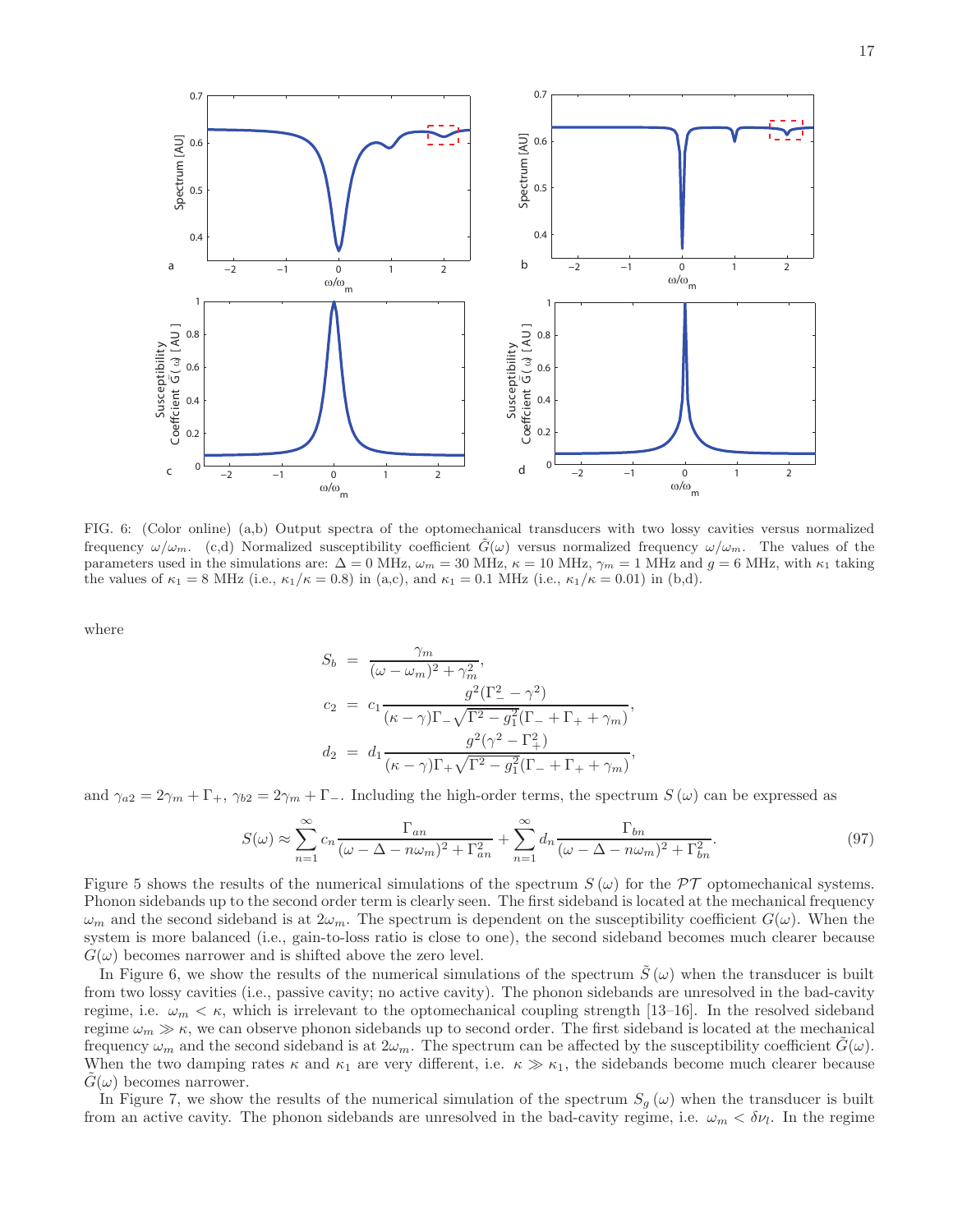

FIG. 7: (Color online) Normalized output spectra of the active-cavity optomechanical-transducer versus normalized frequency  $\omega/\omega_m$ . The values of the parameters used in the simulations are:  $\Delta = 0$  MHz,  $\omega_m = 30$  MHz,  $\gamma_m = 1$  MHz and  $g = 6$  MHz, and active cavity linewidth  $\delta \nu_l = 20$  kHz.

 $\omega_m \gg \delta \nu_l$ , we observe phonon sidebands up to the second order. The first sideband is located at the mechanical frequency  $\omega_m$  and the second sideband is at  $2\omega_m$ . Since the coupling strength between the optical mode and the mechanical mode cannot be significantly enhanced just by the presence of gain (i.e., active cavity), the observation of the sidebands relies on whether the cavity mode has sufficiently narrower linewidth or not.

## V. DISPLACEMENT SPECTRAL DENSITIES IN THE ACTIVE CAVITY,  $\mathcal{PT}$  and EP OPTOMECHANICAL TRANSDUCER

The standard quantum limit of the optomechanical transducer can be characterized by the displacement spectral density and the quantum backaction force spectral density. The displacement spectral density  $S_{xx,single}(\omega)$  and the quantum backaction force spectral density  $S_{\text{FF,single}}(\omega)$  for a single cavity transducer are given by [11]:

$$
S_{\text{xx,single}}(\omega) = \frac{\kappa^2 \hbar \omega_c}{64g^2 P_{\text{in}}} \left( 1 + \frac{4\omega}{\kappa^2} \right),\tag{98}
$$

$$
S_{\rm FF,single}(\omega) = \frac{16\hbar g^2 P_{\rm in}}{\kappa^2 \omega_c} \left(1 + \frac{4\omega}{\kappa^2}\right)^{-1},\tag{99}
$$

where  $P_{\text{in}}$  is the input power;  $\kappa$  is the decay rate of the optical cavity; and  $\omega_c$  is the frequency of the optical cavity. Then, for an active-cavity optomechanical transducer, the displacement spectral density  $S_{\rm xx,gain}(\omega)$  and the quantum backaction force spectral density  $S_{\text{FF,gain}}(\omega)$  are expressed as

$$
S_{\rm xx, gain}(\omega) = \frac{\delta \nu_l^2 \hbar \omega_c}{64g^2 P_{\rm in}} \left( 1 + \frac{4\omega}{\delta \nu_l^2} \right),\tag{100}
$$

$$
S_{\rm FF, gain}(\omega) = \frac{16\hbar g^2 P_{\rm in}}{\delta \nu_l^2 \omega_c} \left( 1 + \frac{4\omega}{\delta \nu_l^2} \right)^{-1},\tag{101}
$$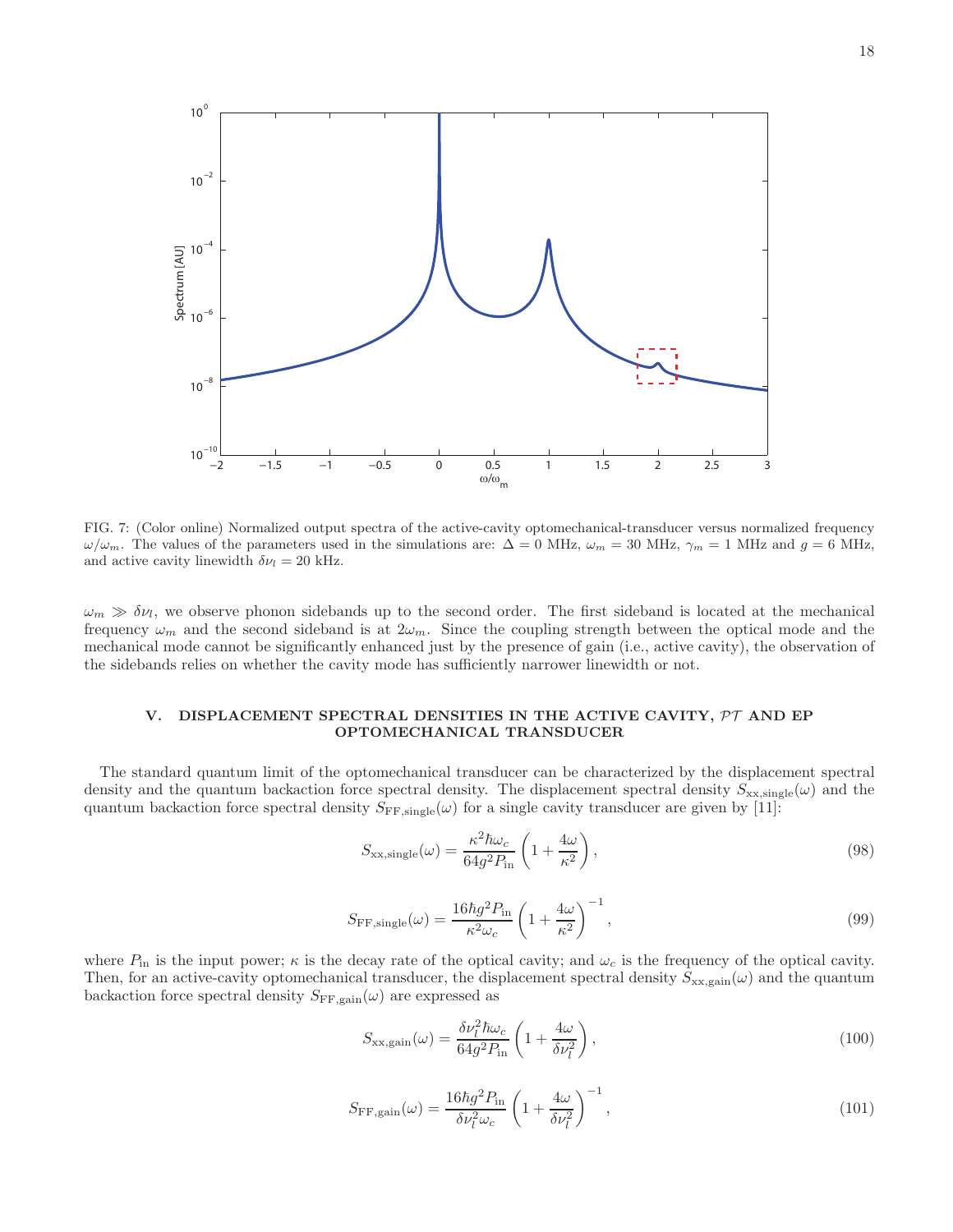

FIG. 8: (Color online) The normalized displacement spectral densities  $S_{\text{xx,single}}(\omega_m)$ ,  $S_{\text{xx,gain}}(\omega_m)$   $S_{\text{xx,PT}}(\omega_m)$  and  $S_{\text{xx,EP}}(\omega_m)$ of the single cavity-optomechanical transducer (red curve), the single active cavity transducer (pink dotted curve), the  $\mathcal{PT}$ optomechanical transducer (blue curve) and the two-lossy-cavity transducer (green curve with star marks) when  $\omega_m/\kappa = 0.3$ . The measurement sensitivity of single active-cavity transducer is larger than the one of single passive-cavity transducer due to the narrower linewidth. Here we set the active cavity linewidth as 20 KHz. While the coupling strength of the optical mode and the mechanical mode cannot be enhanced by a single-cavity with gain, the measurement sensitivity of single cavity with gain transducer is less than the EP transducer or PT transducer. The measurement sensitivity is *enhanced* by at least *two* orders of magnitude by the PT optomechanical transducer near the transition point, i.e.,  $S_{\text{xx,PT}}(\omega_m)/S_{\text{xx,single}}(\omega_m) < 10^{-2}$ , and the  $\mathcal{PT}$ -system performs much better than the EP-system due to the gain-loss balance of the  $\mathcal{PT}$  structure.

where  $\delta \nu_l$  is the linewidth of the active cavity. For the  $\mathcal{PT}$  optomechanical transducer, we tune the frequency of the driving field such that the supermode a<sup>−</sup> couples to the mechanical mode. Thus, the displacement spectral density  $S_{\text{xx,PT}}(\omega)$  and the quantum backaction force spectral density  $S_{\text{FF,PT}}(\omega)$  of the PT optomechanical transducer can be represented by

$$
S_{\text{xx,PT}}(\omega) = \frac{\Gamma_-^2 \hbar \Omega_-}{64g_{\text{eff}}^2 P_{\text{in}}} \left(1 + \frac{4\omega}{\Gamma_-^2}\right),\tag{102}
$$

$$
S_{\rm FF,PT}(\omega) = \frac{16\hbar g_{\rm eff}^2 P_{\rm in}}{\Gamma_-^2 \Omega_-} \left(1 + \frac{4\omega}{\Gamma_-^2}\right)^{-1}.\tag{103}
$$

 $\sqrt{S_{\rm xx,PT}(\omega)S_{\rm FF,PT}(\omega)} \geq \hbar/2.$ From Eqs. (102) and (103), we can check that  $S_{\text{xx,PT}}(\omega)$  and  $S_{\text{FF,PT}}(\omega)$  satisfy the Heisenberg inequality [12], i.e.,

We show our simulation results about the displacement spectral density in Fig. 8. As shown in Fig. 8, the displacement spectral density of the  $\mathcal{PT}$ -symmetric optomechanical transducer (blue curve) is minimized at the transition point. To explain this, we can see from Eq. (102) that the displacement spectral density  $S_{\text{xx,PT}}(\omega_m)$  increases monotonously increasing decay rate  $\Gamma_-\$  and frequency  $\Omega_-\$ , while it is inversely proportional to the square of the effective cavity optomechanics (COM) coupling strength  $g_{\text{eff}}$ . Recall that, in the  $\mathcal{PT}$ -breaking regime, we have  $\Gamma_{-} = \chi + \sqrt{\Gamma^2 - g_1^2}$  and  $\Omega_{-} = \Delta$ . Thus, when we increase the inter-cavity coupling strength  $g_1$ , the decay rate  $Γ_$  will decrease and the COM coupling strength  $g_{\text{eff}}$  will increase, which leads to the decrease of  $S_{\text{xx,PT}}(ω)$ . In the PT-symmetric regime, we have  $\Gamma = \chi$  and  $\Omega = \Delta - \sqrt{g_1^2 - \Gamma^2}$ . Thus, when we increase  $g_1$ , the frequency  $\Omega$  and the COM coupling strength  $g_{\text{eff}}$  will decrease, which leads to the increase of  $S_{\text{xx,PT}}(\omega)$ .

Similarly, we can calculate the displacement spectral density  $S_{\text{xx,EP}}(\omega)$  and the quantum backaction force spectral density  $S_{\text{FF,EP}}(\omega)$  of the two-lossy-cavity transducer

$$
S_{\text{xx,EP}}(\omega) = \frac{\tilde{\Gamma}^2_{-} \hbar \tilde{\Omega}_{-}}{64 \tilde{g}_{\text{eff}}^2 P_{\text{in}}} \left( 1 + \frac{4\omega}{\tilde{\Gamma}^2_{-}} \right),\tag{104}
$$